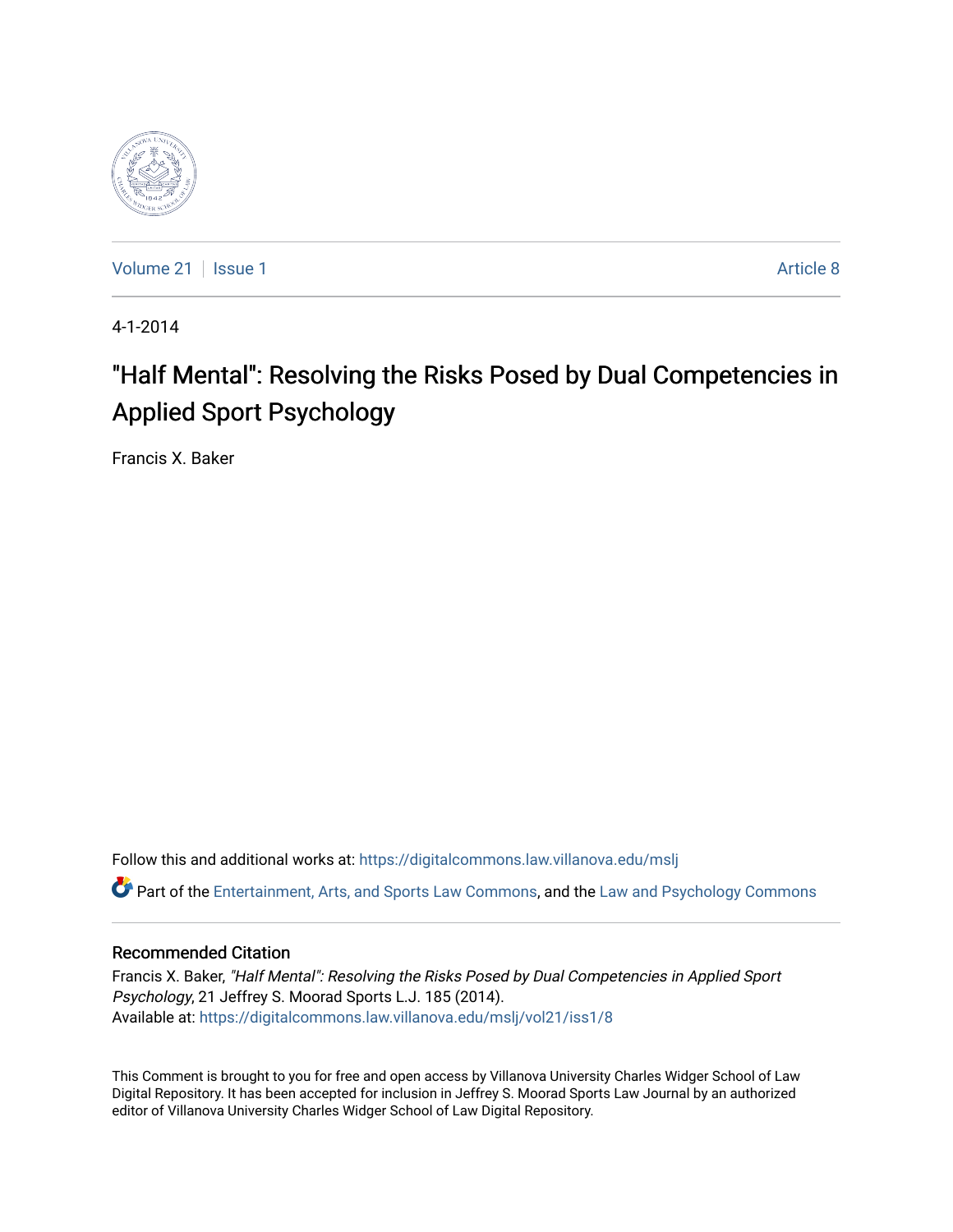# Comments

# "HALF MENTAL": RESOLVING THE RISKS POSED BY DUAL COMPETENCIES IN APPLIED SPORT PSYCHOLOGY

"*Ninety percent of the game is half mental.*"1 – Yogi Berra

#### I. INTRODUCTION

Yogi Berra may not have been the best at fractions, but his famously confusing observation about the prominent role played by the mind in baseball has proven almost axiomatic.2 Indeed, in almost every sport, the relationship between mental health and athletic performance has been the subject of increasing interest.3 The field of sport psychology seeks to elucidate this relationship by studying and applying psychological principles of human performance in order to help athletes maximize their performance capabilities.4 For this reason, sport psychologists' services are employed by athletes at all levels of competition, including collegiate, professional, and Olympic teams.<sup>5</sup> Other people in the athletic community, in-

4. *See* STEPHEN T. PORTENGA, ET AL., APA DIVISION 47, DEFINING THE PRACTICE OF SPORT AND PERFORMANCE PSYCHOLOGY 9 (2011), *available at* http://www.apadivisions.org/division-47/about/resources/defining.pdf (providing definition for applied sport psychology).

5. *See, e.g.*, Dan Connolly, *Orioles Notes: Arrieta Consulted Sport Psychologist to Get Back on Track*, BALT. SUN, Sept. 6, 2012, *available at* http://articles.baltimoresun. com/2012-09-06/sports/bs-sp-orioles-notes-0907-20120906\_1\_jake-arrieta-oriolesnotes-orioles-manager (reporting that Orioles pitcher Jake Arrieta's decision to consult sport psychologist Don Carman may have helped him break streak of poor performance); *see also* Stacy St. Clair, *Sport Psychologists Raise Their Game*, ORLANDO SENTINEL (Aug. 10, 2012, 9:38 PM), http://articles.orlandosentinel.com/2012-08- 10/sports/ct-spt-0811-olympics-sports-psychologists—20120811\_1\_sports-psychologists-teams-and-individual-athletes-field-hockey-teams (describing how U.S. Olympic team employs five full-time sport psychologists and that U.S. Olympic gold medalists such as Misty-May Traenor, Kerri Walsh Jennings, and Jamie Gray consulted sport psychologists during London Olympics).

#### (185)

<sup>1.</sup> YOGI BERRA, THE YOGI BOOK 69 (1998) (providing comprehensive collection of Yogi Berra quotes, insights, and observations).

<sup>2.</sup> *See generally*, H.A. DORFMAN, THE MENTAL GAME OF BASEBALL: A GUIDE TO PEAK PERFORMANCE (3d ed. 2002) (expounding at length on significance of mental component in major and minor league baseball).

<sup>3.</sup> *See, e.g.*, Pete Carroll, *Foreword* to W. TIMOTHY GALLWEY, THE INNER GAME OF TENNIS: THE CLASSIC GUIDE TO THE MENTAL SIDE OF PEAK PERFORMANCE, at xi-xii (crediting mental elements for victory of University of Southern California Trojans in 2005 National Championship).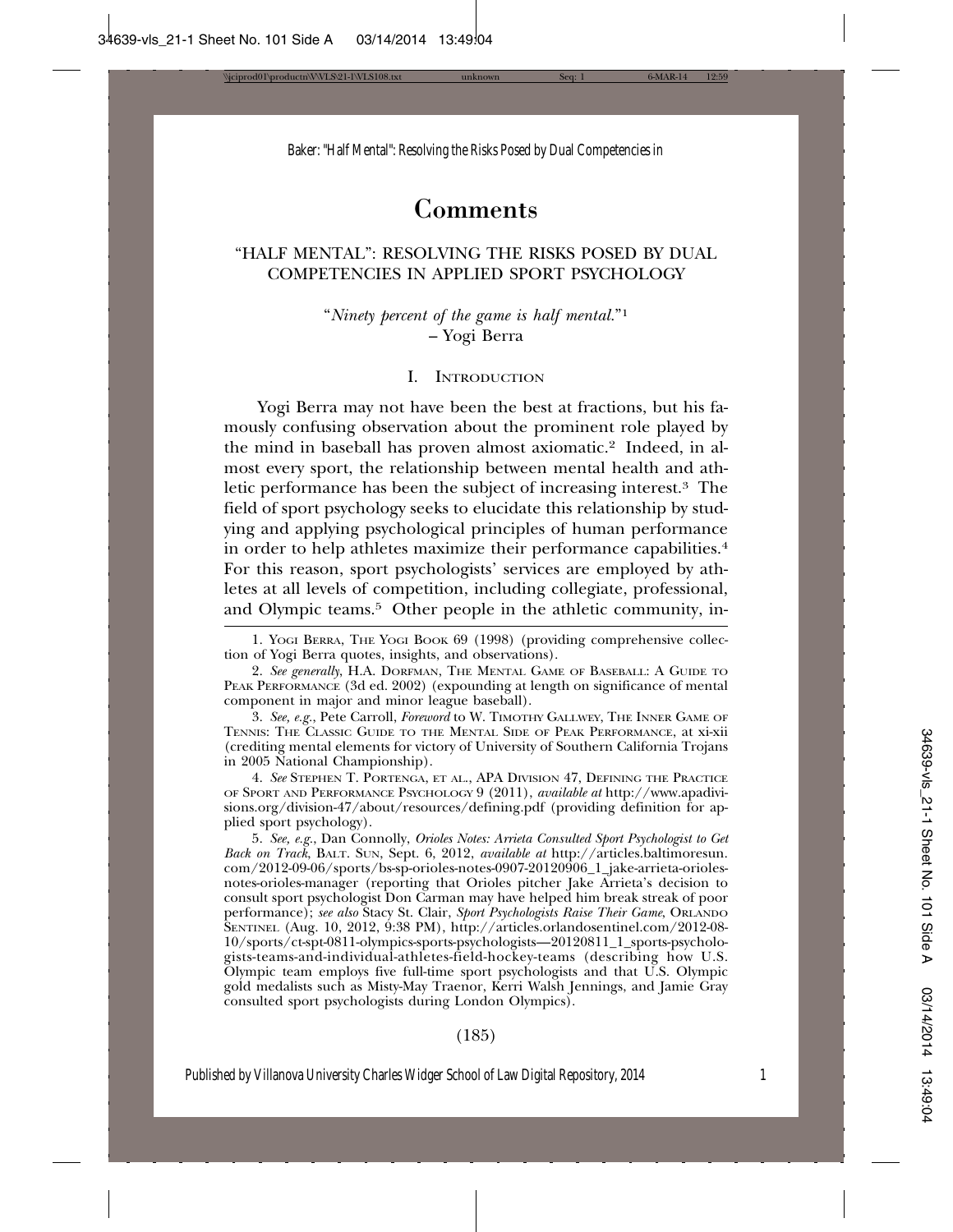cluding families, coaches, administrators and officials, also regularly employ their services.<sup>6</sup>

While these practitioners and their services are in high-demand, there are currently no uniform models for training or licensing sport psychologists.7 The historical development of the profession has left a schism between practitioners with academic backgrounds in the sport sciences and practitioners with backgrounds in clinical psychology.8 This discord has resulted in the emergence of two groups of practitioners with two distinct competencies, both misleadingly referring to themselves as "sport psychologists."9 In addition to violating ethical standards, this behavior could potentially jeopardize the welfare of clients.10 The risk of mishandling the mental health of athletes is made particularly salient by the string of recent suicides among professional and collegiate athletes suffering from sport-related mental illnesses.<sup>11</sup>

This Comment will begin with a brief survey of sport psychology, including what it is and how the rift within the profession

9. *See* PORTENGA, *supra* note 4, at 6-7 (explaining how sport psychology was **R** traditionally understood as providing only performance enhancement services, but that clinical psychologists have begun referring to psychotherapy performed on athletes as "sport psychology" as well).

10. *See* Taylor, *supra* note 8, at 191 (suggesting that practice outside of areas of **R** competence could violate ethical principles designed to safeguard welfare of clients).

11. For a detailed discussion identifying several athletes, both college and professional, who have recently committed suicide after suffering from chronic traumatic encephalopathy (CTE), see *infra* note 70 and accompanying text. **R**

<sup>6.</sup> *See APA Sport Psychology Proficiency*, APA DIVISION 47 EXERCISE & SPORT PSYCHOL., http://www.apadivisions.org/division-47/about/sport-proficiency/index.aspx (last visited Dec. 28, 2013) (listing types of clients that sport psychologists typically serve); *see also* Katherine Harmon, *Sports Psychologists Extend Their Counseling to Athletes Coaches and Families*, SCI. AM. (Aug. 1, 2012), http://www.scientific american.com/article.cfm?id=olympics-sports-psychology (describing how sport psychologists' services are now being employed by coaches and families, not just athletes).

<sup>7.</sup> *See* Travis D. Porter, Attitudes and Opinions of Sport Psychologists on Training and Ethics in Sport Psychology 3 (2007) (unpublished Psy.D. dissertation, University of the Rockies) (on file with author) ("Currently, there is no established model for training nor is there licensure available specifically for sport and exercise psychology.") (quoting E.F. Etzel & J. C. Watson II, *Introduction to the special issue: Ethics in sport and exercise psychology*, 16 ETHICS & BEHAVIOR 1, 2 (2006)); *see also id.* at 13 (stating that sport psychology training does not have established curriculum).

<sup>8.</sup> *See* Jim Taylor, *Examining the Boundaries of Sport Science and Psychology Trained Practitioners in Applied Sport Psychology: Title Usage and Area of Competence*, 6 J. APPLIED SPORT PSYCHOL. 185, 185 (1994) (describing division that emerged within sport psychology between physical education trained practitioners and psychologists).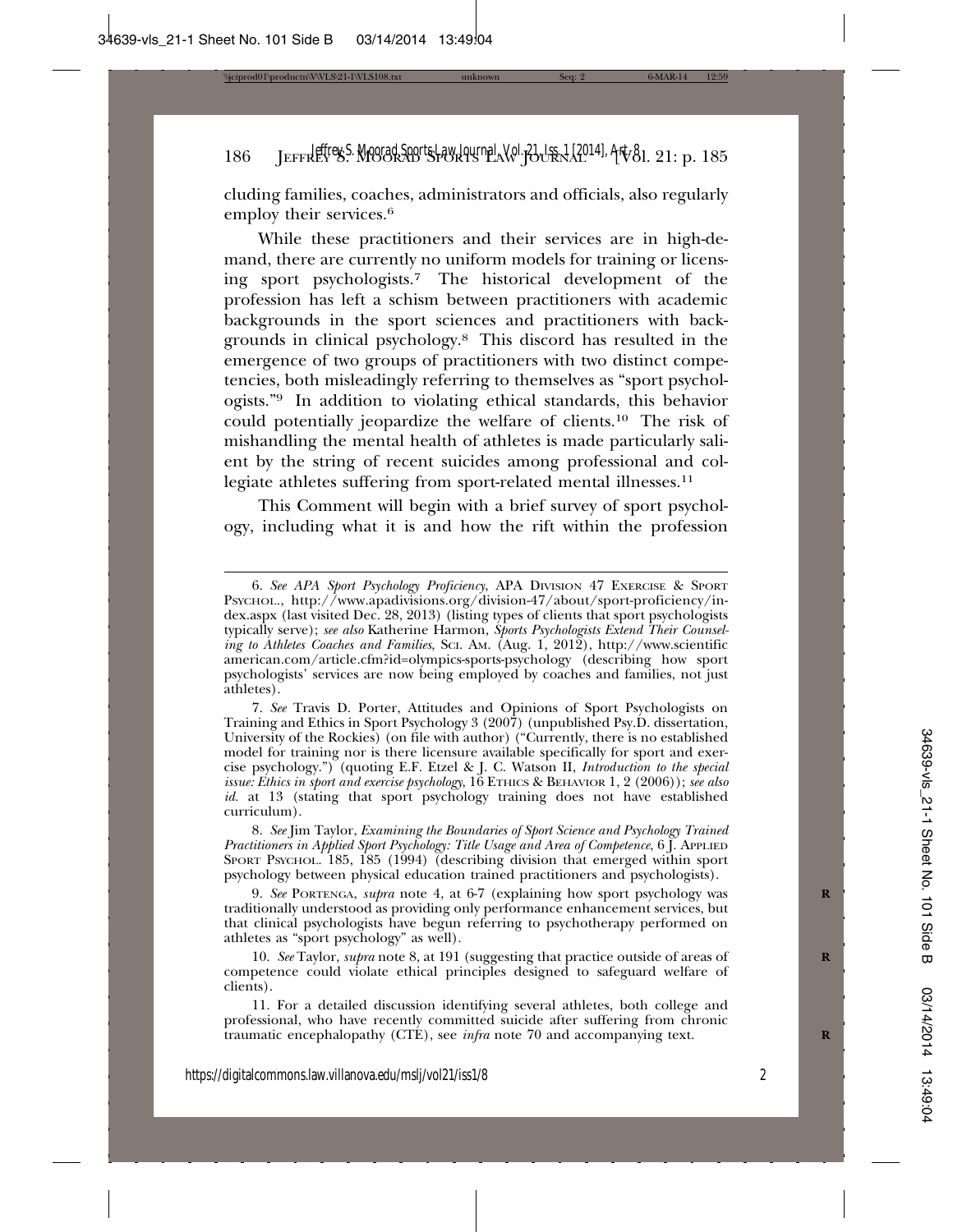emerged.12 This Comment will then discuss how this dualism has created the potential for practice outside areas of competence and why this poses a serious ethical problem.13 Thereafter, this Comment will explore theories of liability for sport psychologists practicing outside of areas of competence, including causes of action that may be initiated by injured clients or by the state.14 After exploring theories of liability, this Comment will recommend that states pass certification laws for sport psychologists in order to help ensure that sport psychologists practice within their areas of competence, both minimizing potential liability for practitioners and protecting clients.15 Next, this Comment will briefly introduce features of the proposed certification law, including the advantages and limitations of such a law.16 This Comment will then review the constitutional parameters of certification legislation based on analogous case law.17 This discussion will culminate in the conclusion that new certification laws for applied sport psychologists are necessary in order to both legitimize the services of qualified practitioners and help protect clients.18

## II. APPLIED SPORT PSYCHOLOGISTS: WHO ARE THEY AND WHAT DO THEY DO?

Defining applied sport psychology precisely is a challenging and controversial task, but it is crucial to resolve the profession's identity crisis and to formulate an appropriate training model for

<sup>12.</sup> For a detailed discussion of the historical context of division within sport psychology, endorsing clearer definition of sport psychology, see *infra* notes 19-43 **R** and accompanying text.

<sup>13.</sup> For a detailed discussion of the ethical problems associated with practice outside of areas of competence, see *infra* notes 44-88 and accompanying text. **R**

<sup>14.</sup> For a detailed discussion surveying possible legal liability for both physical education trained practitioners and clinical psychologists who practice outside their areas of competence, see *infra* notes 93-130 and accompanying text. **R**

<sup>15.</sup> For a detailed discussion advancing the argument that states ought to pass certification laws regulating use of the job title "sport psychologist" in order to help standardize competencies among practitioners and help protect consumers from incompetent practitioners, see *infra* notes 131-143 and accompanying text. **R**

<sup>16.</sup> For a detailed discussion weighing the possible benefits and limitations of certification law for sport psychologists, see *infra* notes 145-166 and accompanying **R** text.

<sup>17.</sup> For a detailed review of relevant case law regarding licensure and certification for psychologists, see *infra* notes 164-178 and accompanying text. **R**

<sup>18.</sup> For a detailed discussion concluding that certification laws for practicing sport psychologists are most effective solution to ethical and safety problems posed by educational division within profession, see *infra* notes 179-189 and accompany- **R** ing text.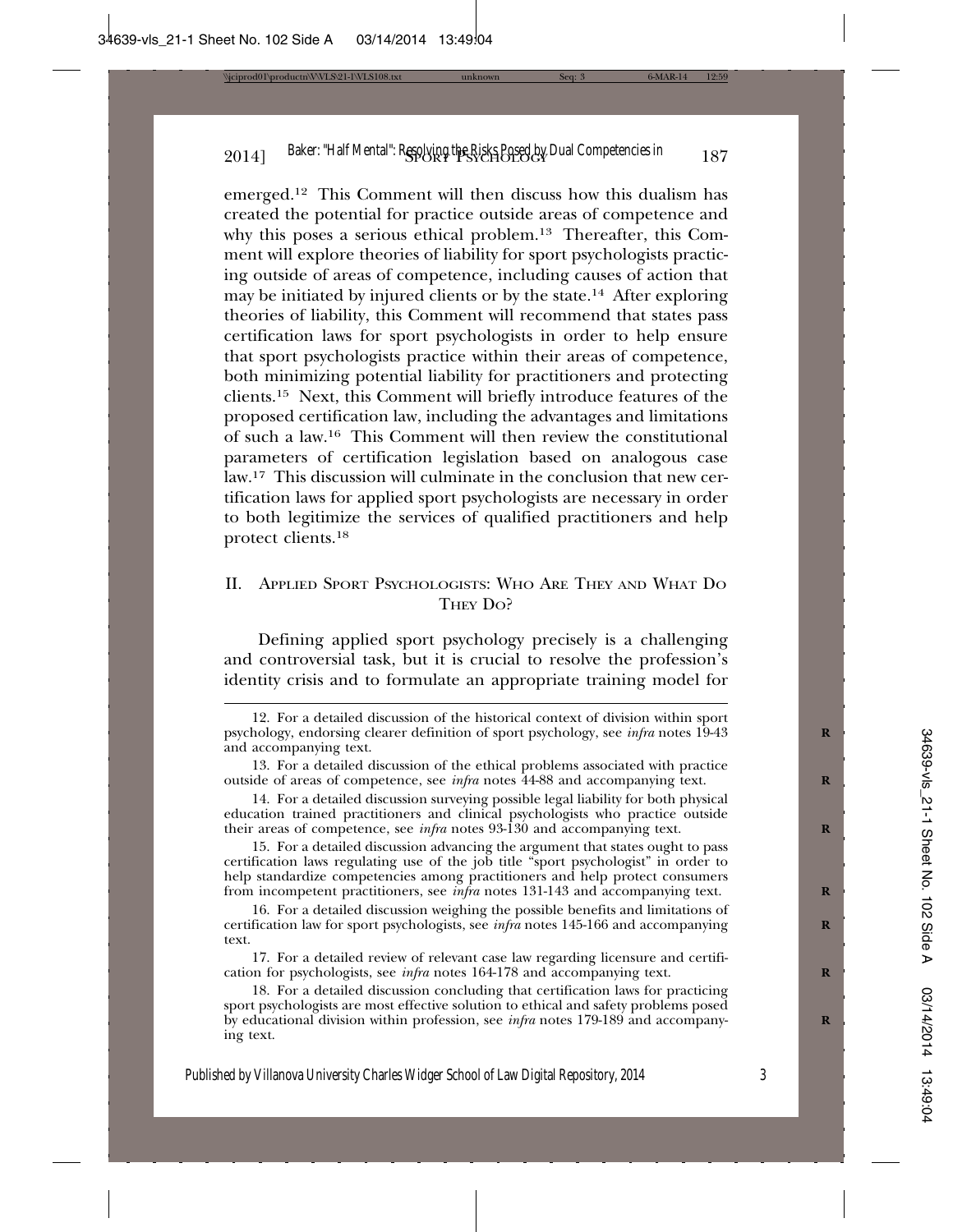practitioners.19 There is considerable disagreement within the profession about what applied sports psychology is, the training that practitioners should receive, the skills they should possess, the services they should provide, and the client populations they should serve.<sup>20</sup> To understand how such a variety of competing theories emerged, a historical survey of the development of the sport psychology profession is required.21

#### A. Brief History

Sport psychology in the United States began in the early twentieth century with the work of Coleman Roberts Griffith, a trained psychologist who pioneered the application of psychological principles to the improvement of sports performance.<sup>22</sup> Although his background was in psychology, Griffith's work focused primarily on reaction, psychomotor skills, motor learning, and the relationship between personality variables and physical performance.<sup>23</sup> Griffith's emphasis on mechanics and motor learning, instead of pure psychological analysis, was due in part to his belief that the field of psychology had not developed sufficiently to answer all of his questions.24 The feeling was mutual in the psychological community, which took little interest in Griffith's work on sport performance during the 1920s and 1930s.25

For this reason, although psychological principles were still an important part of the professional's toolbox, the early study of sport psychology was mainly the province of kinesiology and physical edu-

22. See Porter, *supra* note 7, at 8-9 (describing how Coleman Roberts Griffith is credited as father of sport psychology in United States); *see also* PORTENGA, *supra* note 4, at 6 (stating that Griffith was "first person to apply psychological principles **R** systematically to improve sport performance").

23. *See* PORTENGA, *supra* note 4, at 6 (explaining how Griffith's work empha- **R** sized motor learning, as well as connection between personality variables and physical performance); *see also* Porter, *supra* note 7, at 9 (describing how Griffith emphasized athletic and psychomotor skills, as well as personality variables).

24. *See* Porter, *supra* note 7, at 9-10 (stating that Griffith believed that state of **R** psychology at time was ill-equipped to handle inquiry into athletic performance).

25. *See id.* at 11 (noting that psychological community did not take much interest in sport performance during 1920s or 1930s); *see also* PORTENGA, *supra* note 4, at 6 (stating that Griffith's colleagues in psychology showed little interest in his **R** work).

<sup>19.</sup> *See* PORTENGA, *supra* note 4, at 5 (stating that clear definition of sport psy- **R** chology is essential to developing training model for practitioners and ensuring delivery of competent service to clients).

<sup>20.</sup> *See id.* at 3-6 (surveying diversity of definitions for sport psychology and obstacle this diversity creates to reaching consensus on training models).

<sup>21.</sup> *See id.* at 6 (suggesting historical perspective of development of sport psychology is most helpful in elucidating division within profession and ascertain more precise definition of profession).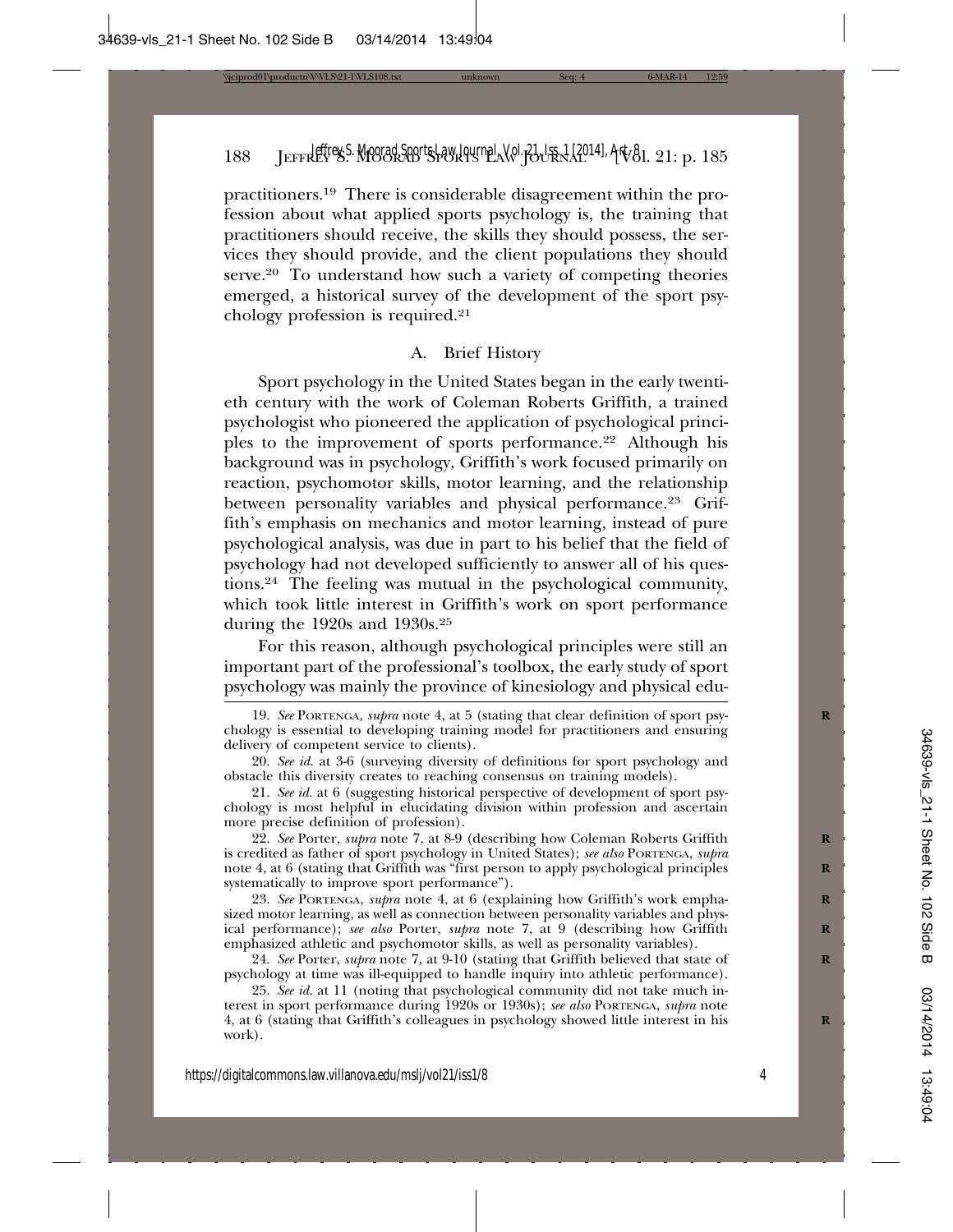cation departments.26 Early graduate programs gave students comprehensive instruction in sport science, including statistics, research methods, exercise physiology, motor learning, and biomechanics.27 By the 1950s and 1960s, sport psychology had begun to gain academic independence from exercise physiology, motor learning, and motor control.28 Nevertheless, the field was still primarily academic, favoring research over clinical application.29

Around the same time, clinical psychologists began to take an interest in sport psychology.30 However, rather than blending psychological concepts with the standing theories of performance evaluation and enhancement, early clinical psychologists relied exclusively on familiar psychological theories to treat general life issues and mental health issues in athletic clients.<sup>31</sup> Clinical psychologists who provided psychotherapy to athletes began referring to their services as "sport psychology," even though their services disregarded the emphasis on performance *enhancement* that had been the trademark of sport psychology until that time.<sup>32</sup>

27. *See* Silva, *supra* note 26, at 268 (describing curriculum of early graduate **R** programs in sport psychology).

28. *See* PORTENGA, *supra* note 4, at 6 ("During the 'formative years' from the **R** 1950s to the 1980s, sport psychology started to be its own discipline, separate from exercise physiology, motor learning, and motor control.").

29. *See* Porter, *supra* note 7, at 12-13 (explaining how early in history of profession, sport psychology was not practiced clinically, but rather was subject of academic inquiry and research).

30. *See id.* at 9 (recounting how Ogilvie and Tutko's use of psychological assessments and personality theory in sport psychology in 1966 marked first fusion between clinical psychology and study of athletic performance). Similarly, 1972 saw the first attempt to introduce "cognitive behavioral principles of relaxation training and imagery [with] behavioral rehearsal technique to enhance sport performance." *See id.* at 11.

31. *See* PORTENGA, *supra* note 4, at 7 ("psychologists did not bring their psy- **R** chological knowledge to the developing theories of performance, but rather stuck to their theories of personality.").

32. *See id.* (describing how "psychologists with training in psychotherapy focused on psychopathology and addressing general life issues often refer to their treatment of athletes as 'sport psychology.'"). Psychotherapy is "a general term for treating mental health problems by talking with a psychiatrist, psychologist or other mental health provider." *Psychotherapy*, MAYO CLINIC, http://www. mayoclinic.com/health/psychotherapy/MY00186 (last visited Dec. 28, 2013) (defining psychotherapy). The goals of psychotherapy are to encourage the patient to exercise greater control over his or her life and to develop healthy coping mecha-

<sup>26.</sup> *See* John M. Silva, *Toward the Professionalization of Sport Psychology*, 3 SPORT PSYCHOL. 265, 268 (1989) (describing how sport psychologists were traditionally trained in physical education departments in specialized graduate programs); *see also* PORTENGA, *supra* note 4, at 6 ("ultimately, the academic home of sport psychol- **R** ogy shifted into physical education . . . departments."); *see also* Porter, *supra* note 7, **R** at 12 ("historically sport psychology has been relegated to departments such as kinesiology or physical education.").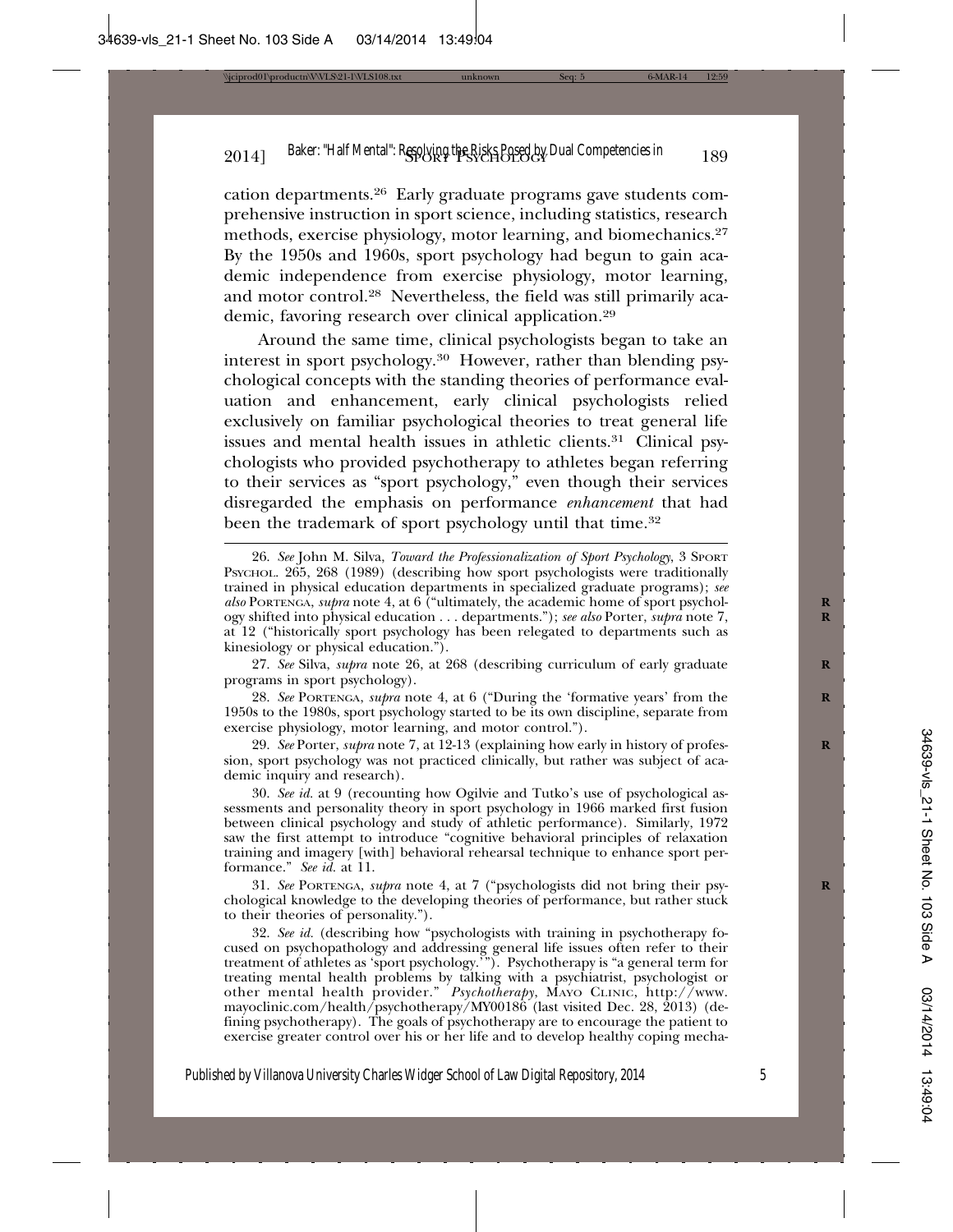# B. Sport Psychology Organizations: The AASP and Division 47

In reaction to the history of sport psychology outlined above, disagreement broke out over what exactly the practice of sport psychology entailed, the skills that practitioners should possess, and how those skills should be acquired.<sup>33</sup> To help unify the profession and impose some organizational oversight in the profession, John Silva founded the Association of Applied Sport Psychology ("AASP").34 Silva has been an outspoken advocate for reconciling the rivalry between sport scientists and clinical psychologists.35 Silva proposes that this reconciliation can be accomplished by the creation of an interdisciplinary certification for practitioners to integrate training in both clinical psychology and the sport sciences.36

Almost contemporaneously, the American Psychological Association ("APA") created a special division for sport psychology called Division 47.37 In February 2003, the APA formally approved a proficiency in sport psychology, recognizing postgraduate specialization in sport psychology after an individual acquires a doctoral degree in one of the core areas of psychology.<sup>38</sup> This proficiency is designed to help "the general public in recognizing the appropriate services and skills of psychologists who describe themselves as 'sport psychologists' and assists psychologists in recognizing and under-

34. *See* Porter, *supra* note 7, at 2 (stating that AASP was founded "in response **R** to widespread practice of sport psychology in a variety of settings with minimal or a complete absence of oversight by professional organizations"); *see also Our History*, AASP.ORG, http://www.appliedsportpsych.org/About (last visited Dec. 28, 2013) (providing background information on AASP).

35. *See* John M. Silva, Sport Psychology Professor Emeritus at Univ. N.C. Chapel Hill, Keynote Presentation at Association for Applied Sport Psychology 25th Anniversary Conference, No One Told You When to Run: The Past and Present is Not the Future of Sport Psychology 20 (Oct. 30, 2010), *available at* http:// www.bgsu.edu/downloads/lib/file96561.pdf (calling for end to "turf battles" between practicing professionals).

36. *See id.* (advocating for legal recognition of "Sport Psychology Consultant" title, accompanied by legal education and training requirements).

37. *See Division History*, APADIVISONS.ORG, http://www.apadivisions.org/division-47/about/history/index.aspx (last visited Dec. 28, 2013) (giving historical background about foundation of Division 47 within APA).

38. See APA Sport Psychology Proficiency, supra note 6 (summarizing what APA proficiency in sport psychology entails, including specialized knowledge required for proficiency, persons and groups served, and procedures of practice that proficient practitioners may employ).

nisms by studying the patient's moods, behaviors, thoughts, and feelings. *See id.* (describing basic goals of psychotherapy).

<sup>33.</sup> *See* Taylor, *supra* note 8, at 185 (describing divergent paths along which **R** sport psychology has developed, i.e. between those who study motor learning and those with backgrounds in psychological specialty).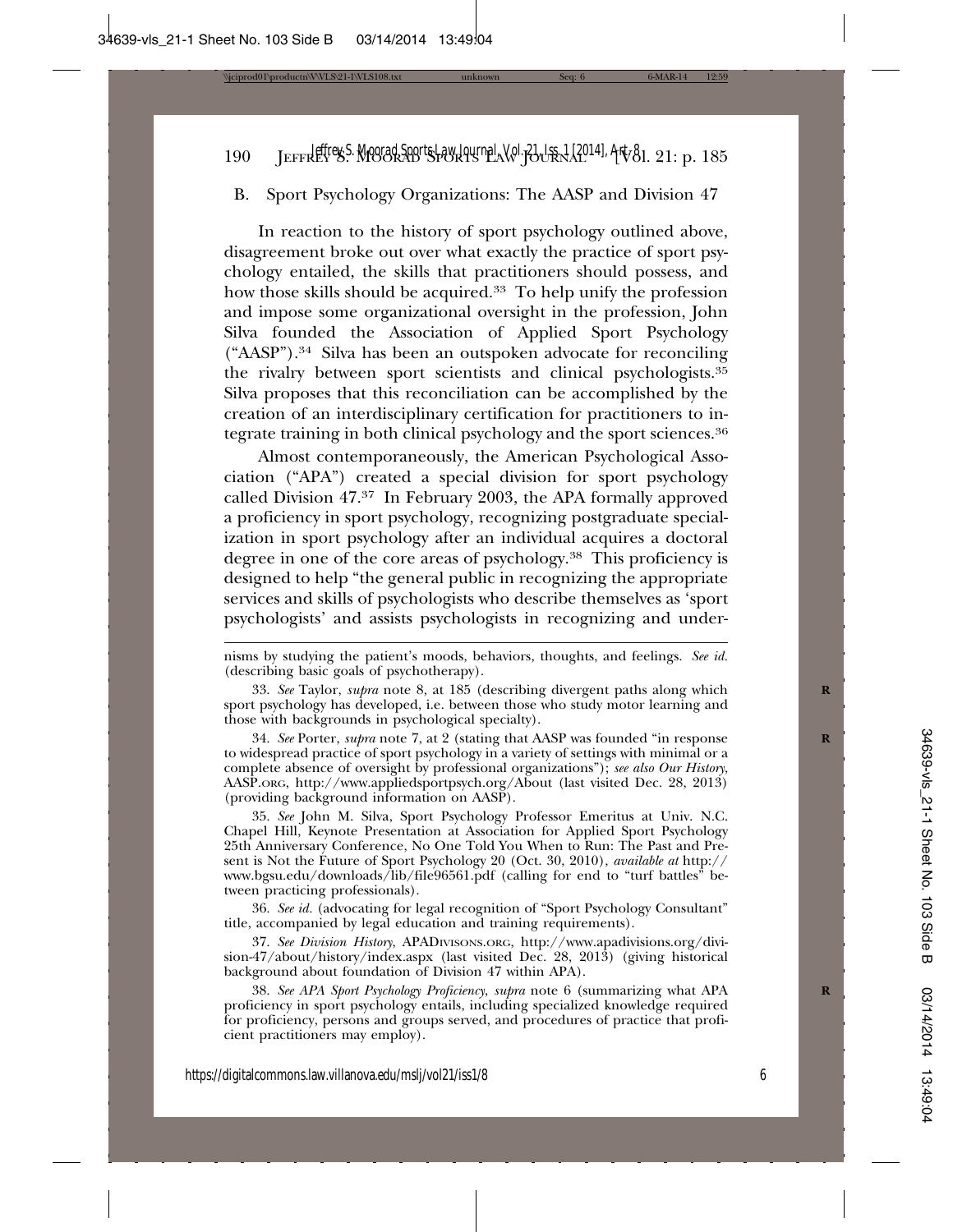standing the knowledge and skills considered appropriate for psychologists practicing in this particular area of expertise."39

C. Working Definition of Applied Sport Psychology

Based on this historical background, and using the APA proficiency as a conceptual skeleton, applied sport psychology is properly understood as "the study and application of psychological principles of human performance in helping athletes consistently perform in the upper range of their capabilities and more thoroughly enjoy the sport performance process."40 While the emphasis of sport psychology services is directed primarily toward performance *enhancement*, sport psychologists often find that athletes suffer from mental health issues that interfere with their ability to perform in their sports.41 The provision of these services, classified more accurately as performance *restoration*, is often necessary before the sport psychologist can begin providing performance enhancement services.<sup>42</sup> For this reason, applied sport psychologists who wish to accurately identify themselves as sport psychologists should receive the education and training necessary to develop competencies in *both* performance enhancement and performance restoration.43

## III. THE ETHICAL PROBLEM POSED BY PRACTICING OUTSIDE OF AREAS OF COMPETENCY

Because training of applied sport psychologists has proceeded along two separate tracks, practitioners have developed incongruent competencies in performance enhancement and performance

43. *See* PORTENGA, *supra* note 4, at 20 (arguing that sport psychologists should **R** develop competencies in both psychology of performance and mental health counseling, as well as in consulting psychology theories and interventions).

<sup>39.</sup> *Division History*, *supra* note 37 (noting that primary reason for creation of **R** proficiency in sport psychology was to protect public).

<sup>40.</sup> PORTENGA, *supra* note 4, at 9 (providing definition of applied sport psy- **R** chology properly understood).

<sup>41.</sup> *See id.* at 12 (stating that "[s]ometimes sport psychologists do need to ameliorate a mental health issue to be able to teach performance psychology principles.").

<sup>42.</sup> *See id.* at 12-13 (explaining concept of performance restoration versus performance enhancement); *see also APA Sport Psychology Proficiency*, *supra* note 38 (listing intervention for mental illnesses common among athletes, e.g., eating disorders, substance abuse, sexual identity issues, grief, depression, suicidal thoughts, as being one of several procedures of practice that sport psychologist might be expected to employ).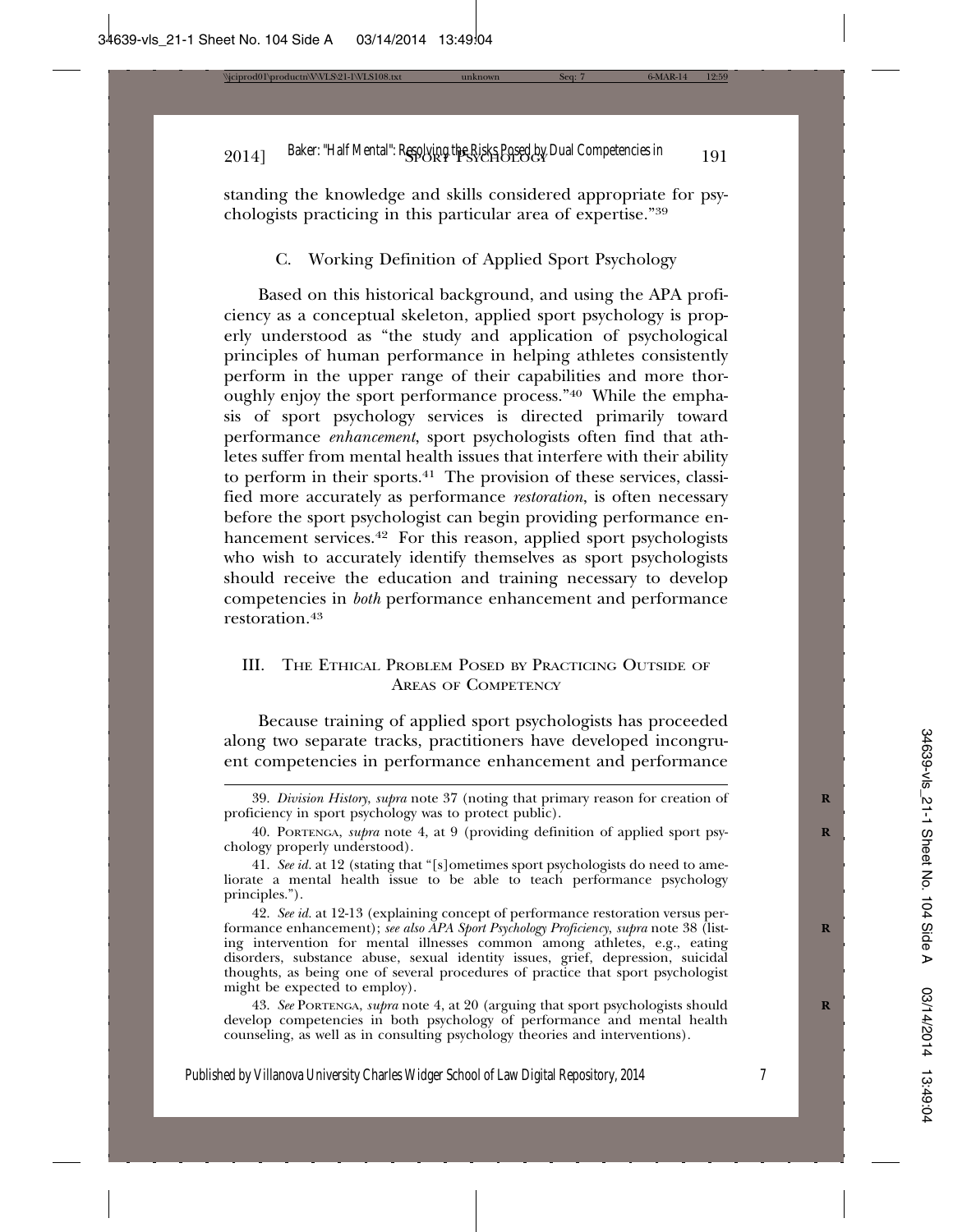restoration.44 But the close interplay between performance enhancement and performance restoration services in applied sport psychology creates the risk that a practitioner who only possesses one of these two competencies may attempt to provide services that he or she is unqualified to provide.45 This behavior violates the ethical codes of both the APA and the AASP.46 Section 2.01 of the American Psychological Association's Ethical Standard states that practitioners must "provide services, teach, and conduct research with populations and in areas only within the boundaries of their competence, based on their education, training, supervised experience, consultation, study or professional experience."47 Similarly, the AASP's Ethical Principles and Standards states that AASP members must "recognize the boundaries of their professional competencies and the limitations of their expertise" and "provide only those services and use only those techniques for which they are qualified by education, training, or experience."48

For both the APA and AASP, the linchpin for determining competence in a given area is the practitioner's education, training, and experience.49 These seemingly straightforward criteria provide surprisingly little guidance when evaluating a practitioner's competence in a given area.50 In practice, the individual practitioner is

47. APA, ETHICAL PRINCIPLES OF PSYCHOLOGISTS AND CODE OF CONDUCT § 2.01 (June 1, 2010), *available at* http://www.apa.org/ethics/code/principles.pdf [hereinafter APA ETHICAL PRINCIPLES].

48. James Whelan, *Ethics Code: AASP Ethical Principles and Standards*, APPLIED-SPORTPSYCH.ORG, http://www.appliedsportpsych.org/about/ethics/ethics-code/ (last visited Dec. 28, 2013) (explaining ethical requirements for AASP members regarding practice within areas of competence).

49. *See* Taylor, *supra* note 8, at 189 ("Both the states and the APA assess com- **R** petence in terms of professionals' education, training and experience."); *see also* APA ETHICAL PRINCIPLES, *supra* note 47 (defining competency boundaries accord- **R** ing to psychologist's "education, training, supervised experience, consultation, study or professional experience").

50. *See* Taylor, *supra* note 8, at 189 (maintaining that beyond basic standards **R** set by state regulations and APA ethical principles, there is little clarity regarding how to judge competency in practice). "Keith-Spiegel and Koocher (1985) write that 'ethical codes, for example, are general in nature and give too few specifics to permit easy identification of incompetent practice.'" *Id.* (quoting GERALD P. KOOCHER & PATRICIA KEITH-SPIEGEL, ETHICS IN PSYCHOLOGY: PROF'L STANDARDS AND CASES 226 (2nd ed. 1985)).

<sup>44.</sup> *See* Porter, *supra* note 7, at 13 (noting that educational sport psychologists **R** were mostly researchers and academics, while clinical sports psychologist were by and large reciprocally unfamiliar with principles of sports science).

<sup>45.</sup> *See id.* at 12-13 (explaining performance enhancement and performance restoration often go hand in hand in applied sport psychology).

<sup>46.</sup> For a detailed discussion explaining how practicing outside of one's area of competence violates the ethical principles of both APA and AASP, see *infra* notes  $47-48$  and accompanying text.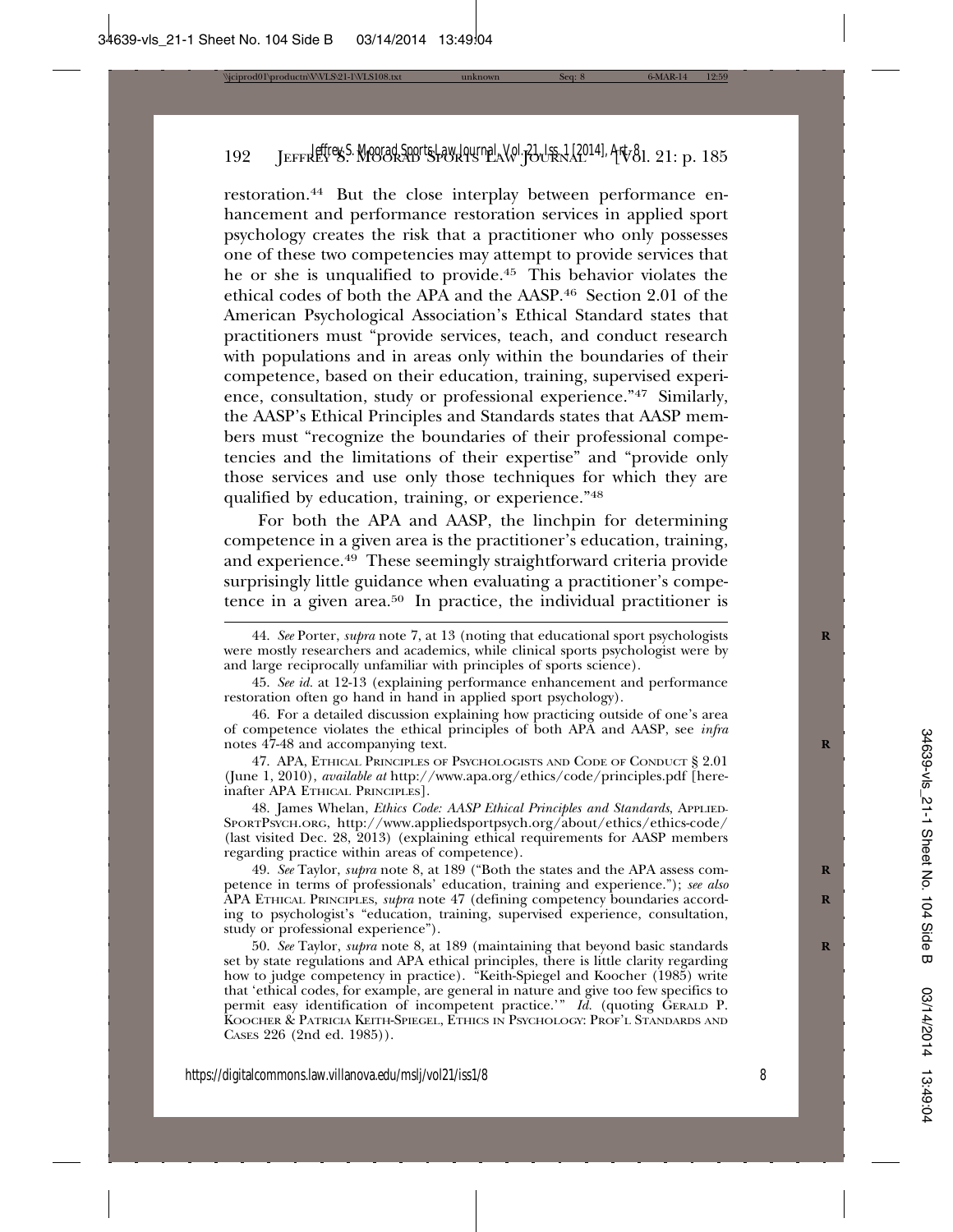often responsible for evaluating whether he or she is competent to diagnose or treat a client.<sup>51</sup> Unfortunately, practitioners are notoriously imperfect at judging their own strengths and limitations.52 Additionally, only members of these organizations are bound by these ethical codes, further limiting these codes' effectiveness.53 The ambiguity and weak regulatory force of these competency requirements have done little to dispel the fundamental confusion over what services a sport psychologist should offer, allowing a risky overlap of services between practitioners trained exclusively in performance enhancement and practitioners with backgrounds in clinical psychology.54

# A. Sport Scientists Inappropriately Treating Psychological Conditions

Applied sport psychologists with education and training exclusively in the sport sciences are capable of acquiring competence only in performance enhancement.<sup>55</sup> They are not qualified to address general life issues or treat mental illnesses and therefore cannot ethically provide these services to their clients.56 Nevertheless, as noted above, athletes as a client population often suffer from mental illnesses that may interfere with any meaningful perform-

53. *See* Taylor, *supra* note 8, at 189 ("[M]any applied practitioners do not have **R** to adhere to the APA Ethical Principles. In fact, only psychologists, members of APA, and those who choose to must follow these guidelines.").

54. For a detailed explanation of how the lack of clarity and limited application of ethical standards for competent practice have created an environment in which practitioners can easily stray into areas beyond their competence, see *supra* notes 50-53 and accompanying text. **R**

55. *See* Taylor, *supra* note 8, at 191 (arguing that sport scientists are "restricted **R** to addressing performance-related problems for which they receive formal training and supervised experience solely within sport").

56. *See id.* at 192 (stating that "sport science trained professionals should only address problems that are clearly isolated to the sport performance realm" and should not address general life issues such as relationship or school problems).

<sup>51.</sup> *See id.* (explaining that, "determination of competence is left to the professional"). The APA's Division 47 has posted a "Knowledge and Skills Checklist" on their website to aid practitioners in self-evaluating their competency. *See Sport Psychology: Knowledge and Skills Check List*, APADIVISIONS.ORG, http://www.apadivisions.org/division-47/about/resources/checklist.pdf (last visited Mar. 18, 2013) (providing checklist for sport psychologists to evaluate specialized knowledge, knowledge of persons and groups, and skills).

<sup>52.</sup> *See* Taylor, *supra* note 8, at 189 (claiming that practitioners "are not often **R** effective evaluators of their own strengths and limitations"); *but see* In re Barnes, 31 Ohio App.3d 201, 205 (1986) (noting that Dr. Barnes was aware that he was practicing outside of his area of competence, but attempted to treat his client anyway).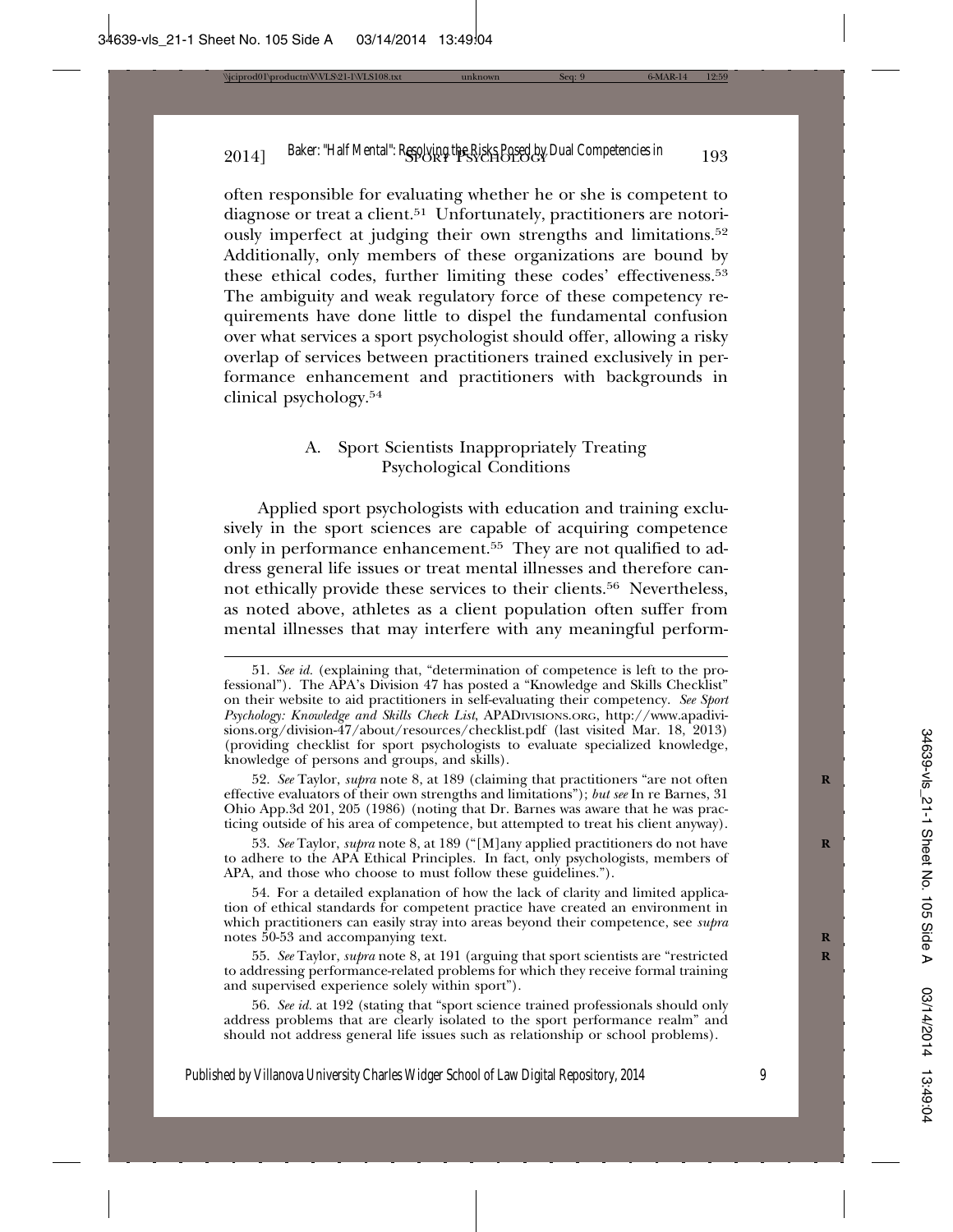ance enhancement services.57 It is possible that the athletic culture, which values resilience and high pain thresholds, could precipitate and exacerbate some of these conditions.58 Some research even suggests that student-athletes may be at a higher risk than their non-athlete peers of suffering from mental health problems, including alcohol abuse, social anxiety, and depression.59

Indeed, there is a range of psychological conditions that are particularly common among athletes at all levels of competition, none of which a sport psychologist trained exclusively in performance enhancement would be qualified to diagnose or treat, but many of which a practitioner may encounter in practice.<sup>60</sup> One of these is eating disorders.<sup>61</sup> Eating disorders tend to develop most frequently among female athletes in aesthetic sports such as figure skating or gymnastics.<sup>62</sup> Due to the seriousness of these conditions, a sport psychologist without any formal psychological training who discovers that a client may be suffering from an eating disorder could not ethically treat that client, and he or she would be obligated to refer the client to a qualified clinician.<sup>63</sup>

Additionally, athletes who engage in excessive, high-intensity training and conditioning exercises can develop a psychological

59. *See id.* ("[S]tudent-athletes may be more at-risk than their non-athlete peers for experiencing mental health difficulties, such as alcohol abuse, social anxiety and depressive symptoms.").

60. For a detailed discussion of some mental illnesses common among athletes, see *infra* notes 61-72 and accompanying text. **R**

61. *See Eating Disorder Statistics*, NAT'L ASS'N OF ANOREXIA NERVOSA AND ASSOCI-ATED EATING DISORDERS, http://www.anad.org/get-information/about-eating-disorders/eating-disorders-statistics/ (last visited Dec. 28, 2013) (citing study that shows eating disorders were more common among elite athletes than in female control group).

62. *See id.* (explaining that eating disorders are particular common among female athletes who participate in "aesthetic sports," such as gymnastics, figure skating, and ballet).

63. *See* Zella E. Moore, *Ethical Dilemmas in Sport Psychology: Discussion and Recommendations for Practice*, 34 PROF. PSYCHOL.: RES. & PRAC. 601, 603-04 (2003) (submitting that sport psychologist providing performance enhancement services for athlete-client may be operating outside of area of competence if eating disorder is discovered during course of consultation with client).

<sup>57.</sup> *See* PORTENGA, *supra* note 4, at 12 (explaining that sport psychologists may **R** need to resolve mental health issues before they can begin enhancing athlete's performance).

<sup>58.</sup> *See* Sam Maniar, *Suicide Risk is Real for Student-Athletes*, NCAA.COM (Nov. 7, 2005, 10:53 AM), http://fs.ncaa.org/Docs/NCAANewsArchive/2005/Editorial/ suicide%2Brisk%2Bis%2Breal%2Bfor%2Bstudent-athletes%2B-%2B11-7-05%2B ncaa%2Bnews.html ("Reasons for this rate may stem from the culture of athletics, which emphasizes being 'mentally tough,' 'showing no sign of weakness' and 'fighting through the pain.'").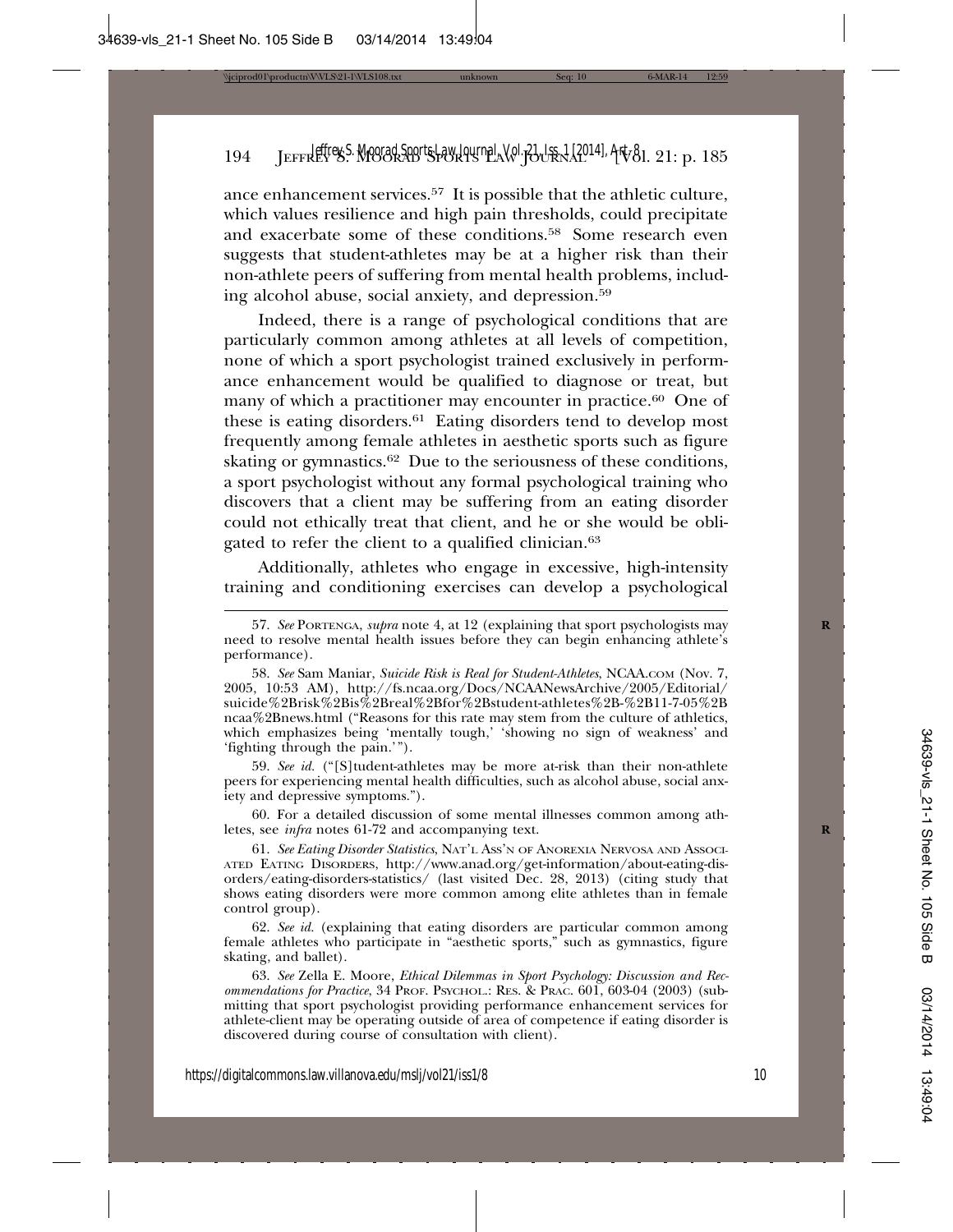condition known as overtraining syndrome.64 The syndrome has been reported in ten percent of endurance athletes involved in intense training and includes symptoms such as chronic fatigue, sleep disturbance, irritability, depressed mood, anxiety, and loss of confidence.65 Accurate diagnosis of this condition depends on the psychologist's familiarity with the physiology of endurance training and inquiry into the patient's training habits—areas that a psychologist without the proper training could easily overlook.66 This condition highlights not only the importance of a practitioner's skill in psychopathology, but also the importance of a practitioner's familiarity with the athletic culture surrounding a client's sport.67

Lastly, one of the most serious sport-specific psychological conditions that an athlete can develop is chronic traumatic encephalopathy ("CTE").68 CTE is a progressive neurodegenerative disease caused by repeated blows to the head, making it a more common disease among athletes in contact sports such as football,

66. *See id.* (suggesting that familiarity with physiology of endurance training can be instrumental in diagnosing and treating some psychological conditions).

67. For a discussion of the importance of a practitioner's familiarity with client's individual sport dynamics and practices in providing effective services, see *infra* notes 85-88 and accompanying text. Psychopathology is defined as "the study of psychological and behavioral dysfunction occurring in mental disorder or in social disorganization." *Psychopathology*, MERRIAM-WEBSTER.COM, http://www.merriam-webster.com/dictionary/psychopathology (last visited Oct. 17, 2013) (stating definition of psychopathology).

68. *See* J. John Mann, *Suicide in Professional Athletes: Is It Related to the Sport?*, DANA FOUND. (July 2012), http://www.dana.org/news/features/detail\_rop.aspx? id=39354 (discussing increased attention given to prevalence of CTE in organized sports, including massive litigation against National Football League ("NFL") for allegedly ignoring evidence that repeated head trauma could cause disease). Several thousand former NFL players sued the league alleging that the NFL knew about the long-term health risks associated with sustaining multiple concussions, but concealed these risks from its players. *See NFL, Ex-players Agree to \$765M Settlement in Concussions Suit*, NFL.COM (Aug. 29, 2013, 12:42 PM), http://www.nfl.com/ news/story/0ap1000000235494/article/nfl-explayers-agree-to-765m-settlement-inconcussions-suit (explaining basis for suit against NFL). Many of these players eventually developed depression, dementia, and Alzheimer's disease. *See id.* (identifying players' diseases allegedly caused by head trauma received during NFL games). On August 29, 2013, the NFL agreed to settle the suit for \$756 million. *See* Press Release, Irell & Manella LLP Alt. Dispute Resolution Ctr., NFL, Retired Players Resolve Concussion Litigation; Court-Appointed Mediator Hails Historic Agreement (Aug. 29, 2013), *available at* http://static.nfl.com/static/content/public/photo/2013/08/29/0ap2000000235504.pdf (last visited Dec. 29, 2013) (announcing settlement agreement between players and NFL).

<sup>64.</sup> *See* Amy B. Stapleton, *Ethical Considerations in Applied Sport Psychology*, 41 PROF. PSYCHOL.: RES. & PRAC. 143, 145 (2010) (describing population most at risk for developing overtraining syndrome).

<sup>65.</sup> *See id.* (describing incidence of overtraining syndrome in endurance athletes involved in intense training).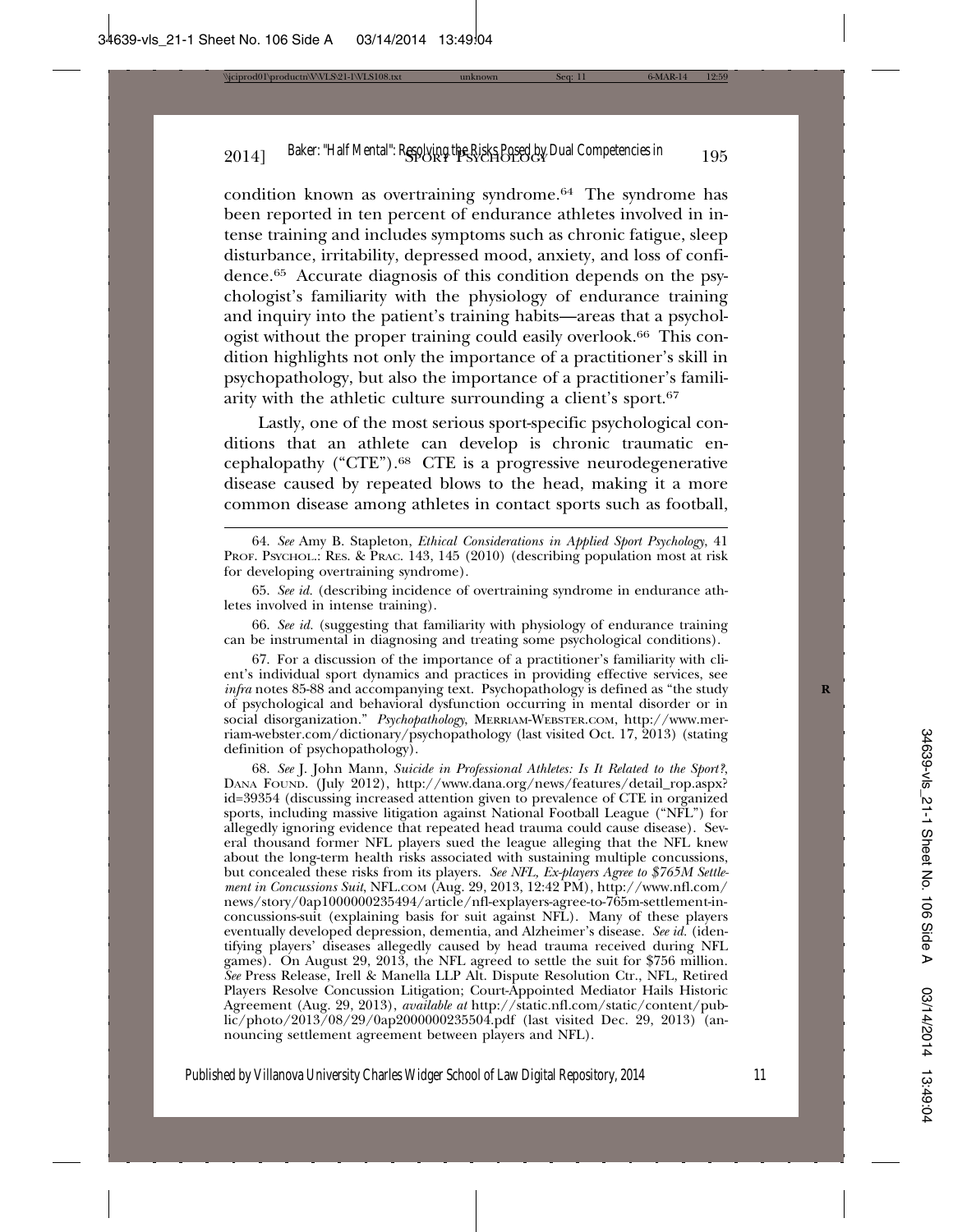ice hockey, soccer, boxing, and wrestling.<sup>69</sup> Athletes who develop the disease after successive head traumas have reportedly suffered from dementia and depression, and some, including several professional football players, have even committed suicide.<sup>70</sup> A sport psychologist without training in psychopathology could easily miss the telltale psychological symptoms of CTE, potentially leading to tragic consequences.71 Given the neurological nature of the disease, even sport psychologists trained in psychopathology and psychotherapy may not be expected to formally diagnose and treat CTE in their clients; however, their understanding of psychopathology should be sufficient to identify when one of their clients may be suffering from the disease and to refer them to a specialist for additional testing.72

# B. Psychologists Inappropriately Attempting to Provide Performance Enhancement Techniques

Clinical psychologists may also operate outside of their areas of competence when, without any relevant training or experience working with athletes or athletic personnel, they hold themselves out as sport psychologists.73 This risk is significant given that very

70. *See* Mann, *supra* note 68 (citing recent suicides of several professional foot- **R** ball players as evidence of causal relationship between sports-related head trauma and psychological distress); *see also* Barry Wilner, *NFL's Junior Seau Had Brain Disease CTE When He Killed Himself*, WASH. TIMES, Jan. 10, 2013, http://www.washingtontimes.com/news/2013/jan/10/nfls-junior-seau-had-brain-disease-cte-when-hekil/ (reporting that NFL linebacker Junior Seau was suffering from CTE when he committed suicide in 2012); *see also* Mike Tierney, *Football Player Who Killed Himself Had Brain Disease*, N.Y. TIMES, July 26, 2012, at B16, *available at* http:// www.nytimes.com/2012/07/27/sports/football/ray-easterling-autopsy-foundsigns-of-brain-disease-cte.html?\_r=0 (reporting that Atlanta Falcons safety Ray Easterling was suffering from CTE when he committed suicide in 2012).

71. *See* Mann, *supra* note 68 (identifying uniquely psychological symptoms of **R** CTE, including depression and dementia).

72. *See* Terry Zeigler, *Chronic Traumatic Encephalopathy (CTE)*, SPORTSMD.COM (Feb. 1, 2012), http://www.sportsmd.com/articles/id/44.aspx (explaining that there are currently no reliable methods for definitively diagnosing CTE in living athletes and recommending that athletes who suspect that they may be suffering from CTE consult with sports medicine doctor or physical therapist).

73. *See* Silva, *supra* note 26, at 271 (pointing out that psychologists are equally **R** capable of practicing outside of areas of competence when they, "with no formal coursework or training experiences in sport psychology or the sport and exercise sciences, label themselves sport psychologists and work with athletes of profes-

<sup>69.</sup> *See id.* (explaining that "repeated blows to the head trigger chronic traumatic encephalopathy, or CTE, a progressive neurodegenerative disease caused by repetitive trauma to the brain which has been linked to dementia and depression"); *see also* Nadia Kounang, *Brain Bank Examines Athletes' Hard Hits*, CNN.COM (Jan. 27, 2012, 7:04 AM), http://www.cnn.com/2012/01/27/health/big-hits-broken-dreams-brain-bank/index.html (reporting that athletes as young as seventeen have been diagnosed with CTE).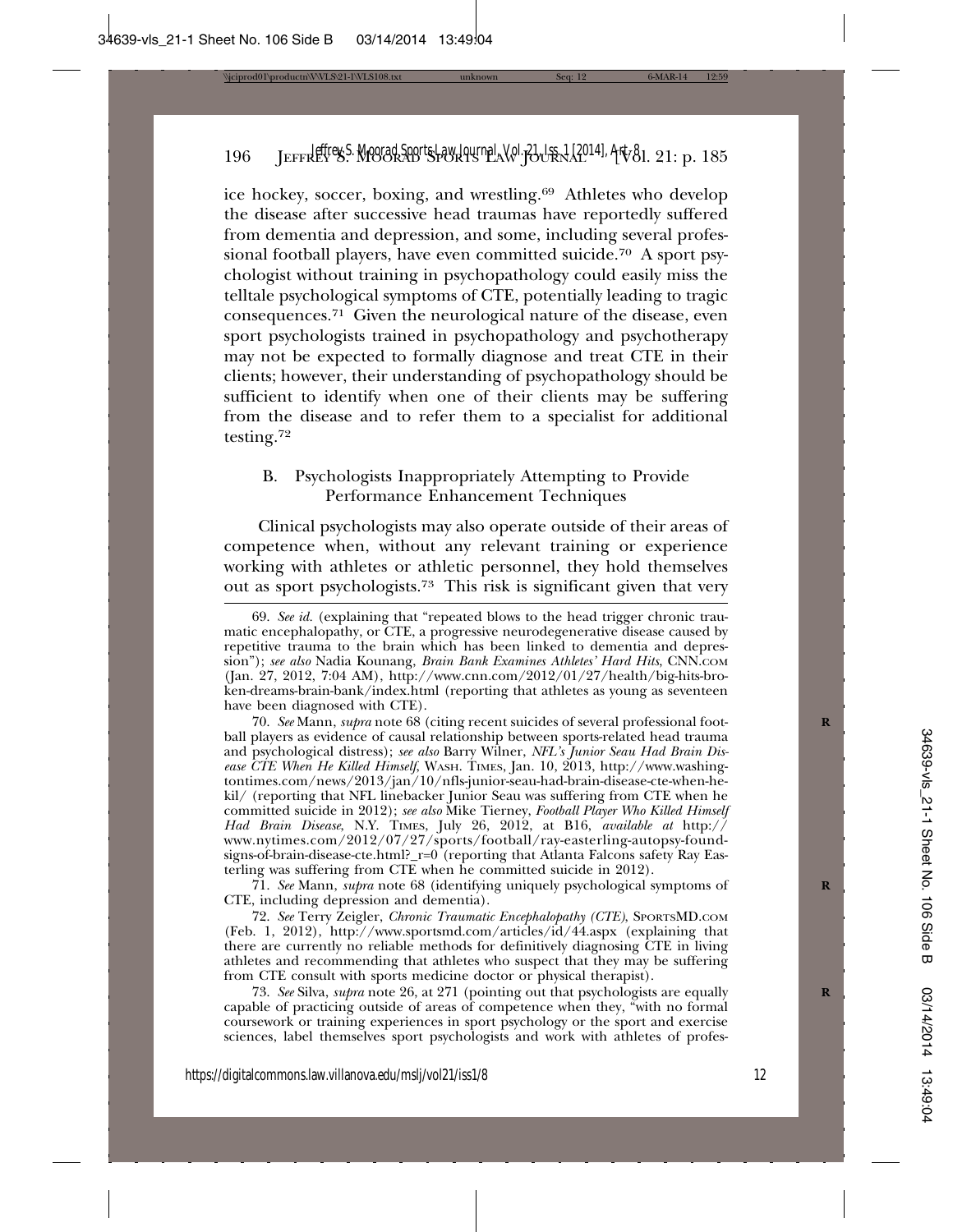few psychologists actually specialize in sport psychology.74 Most psychologists have a more general educational background in a core area of practice, such as clinical or counseling psychology, and they merely provide what they call "sport psychology services" as part of their practices.75 But licensed psychologists with general clinical or counseling experience may not possess the competence necessary to work with athletic personnel and, consequently, they cannot presume to publicly identify themselves as sport psychologists.<sup>76</sup>

In order to ethically and accurately identify oneself as a sport psychologist, a psychologist must commit to understanding the culture and mechanics of athletic participation and acquire the necessary training and experience working with an athletic client population.77 It is insufficient for psychologists merely to apply generic intervention skills without regard to the unique pressures and challenges germane to the specific client population.78

Even within the athletic community, there is so much variation in the challenges and pressures faced by athletes that it would be inaccurate to define the client population merely as "athletes."79 While experience working with one group of athletes is better than total inexperience working with athletes, work with one group of athletes may not equip a practitioner to effectively handle clients from a different cross-section of the athletic community.80 Indeed,

74. *See* Stapleton, *supra* note 64, at 144 (observing that while psychologists **R** may offer services in sport psychology, few work full-time as sport psychologists).

75. *See id.* (explaining that most practicing psychologists' educational backgrounds focus on core area such as clinical or counseling psychology).

76. *See* Taylor, *supra* note 8, at 188 (arguing that "licensed psychologists do **R** not have de facto grounds to hold themselves out to the public as sport psychologists").

77. *See* Stapleton, *supra* note 64, at 144 ("[U]sing the word 'sport' in front of **R** 'psychologist' indicates that a *person* has obtained additional specialized education and training in order to fully understand the various aspects of athletics, the science and specific culture of sport, and how to apply this knowledge to athletes, coaches, and parents."); *see also* Taylor, *supra* note 8, at 188 ("Only with adequate experience and supplemental training would it be reasonable for them to use the title, 'sport psychologist.'").

78. *See* Taylor, *supra* note 8, at 193 ("The possession of certain intervention **R** skills and experience in treating a particular problem does not necessarily assure competence without consideration of the client population in which the services will be provided.").

79. *See id.* (suggesting that referring to client population of sport psychologists merely as "athletes" may be inaccurate given diversity among athletes).

80. *See id.* ("Experience in working with one group does not ensure competence to work with another that is demographically different.").

sional teams"); *see also* Moore, *supra* note 63, at 604 (stating that psychologists "can also practice outside of their area of competence by accepting positions or work involving application of sport psychology while having little or no education or training in this professional domain").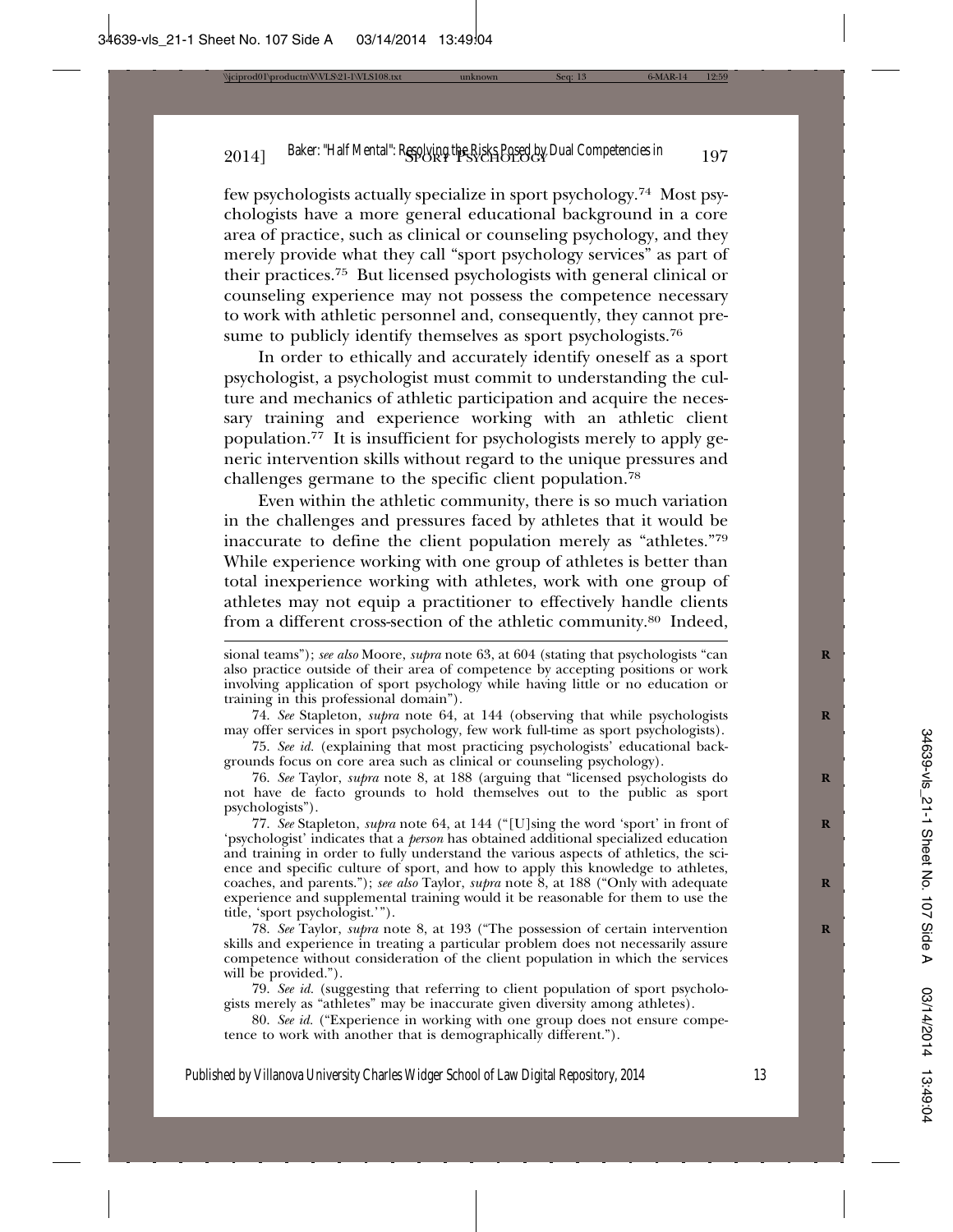as one sport psychologist who switched from working with the Baltimore Orioles to working with a hockey team reportedly confessed, "A big part of this is a learning process for me. After all those years with the Orioles I still don't understand the infield fly rule and now I have to learn about icing the puck."81

Each cross-section of the athletic community contains unique issues that a psychologist must be familiar with in order to competently provide sport psychology services.82 The sport, the athlete's level of participation, and the physical demands of the sport are some of the factors integral to effectively and competently treating clients as a sport psychologist.83 For example, professional athletes who are always under public scrutiny may need to handle the difficulties that come from celebrity status, whereas consultation with the parents of younger athletes may require a greater emphasis on adolescent cognitive development.84

Accurate diagnosis of sport-specific mental illnesses may also depend on the practitioner's familiarity with the demands of the client's sport and the client's individual training and performance habits.<sup>85</sup> This is especially true of conditions such as overtraining syndrome, which can only be diagnosed with inquiry into the client's individual training habits.86 Beyond diagnosis, knowledge of a client's athletic habits may also be instrumental in facilitating an effective treatment regimen, especially if some particular feature of the client's athletic routine is aggravating the client's condition or

84. See Stapleton, *supra* note 64, at 145 (providing examples of types of situations in which customized interventions may be necessary based on client's athletic profile).

85. *See* Taylor, *supra* note 8, at 191 (explaining that knowledge of client's **R** sport and client's individual practices within that sport may be required to effectively diagnose certain sport-specific mental illnesses).

86. See Stapleton, *supra* note 64, at 145 (suggesting that familiarity with biophysiological bases of endurance training can be instrumental in diagnosing and treating some psychological conditions).

<sup>81.</sup> *See* Silva, *supra* note 26, at 271 (quoting sport psychologist who struggled **R** with learning sport-specific language while providing sport psychology services to professional teams).

<sup>82.</sup> *See* Taylor, *supra* note 8, at 193 (noting that "there may be issues unique to **R** athlete subgroups that must be addressed in order to establish competence to work with particular groups within the athlete population").

<sup>83.</sup> *See id.* (listing "age, gender, race/ethnicity, level of ability, type of sport (individual or team), physical demands (e.g. fine or gross motor skill, aerobic or anaerobic), type of individual (e.g. athlete, coach, administrator, or parent), or amateur of professional status" as factors with which competent sport psychologist should be familiar); *see also* Stapleton, *supra* note 64, at 144-45 (stating that work with athletes at varying levels of participation and performance present different challenges, e.g. youth sports, club organizations, collegiate sports, and professional performers each present unique challenges).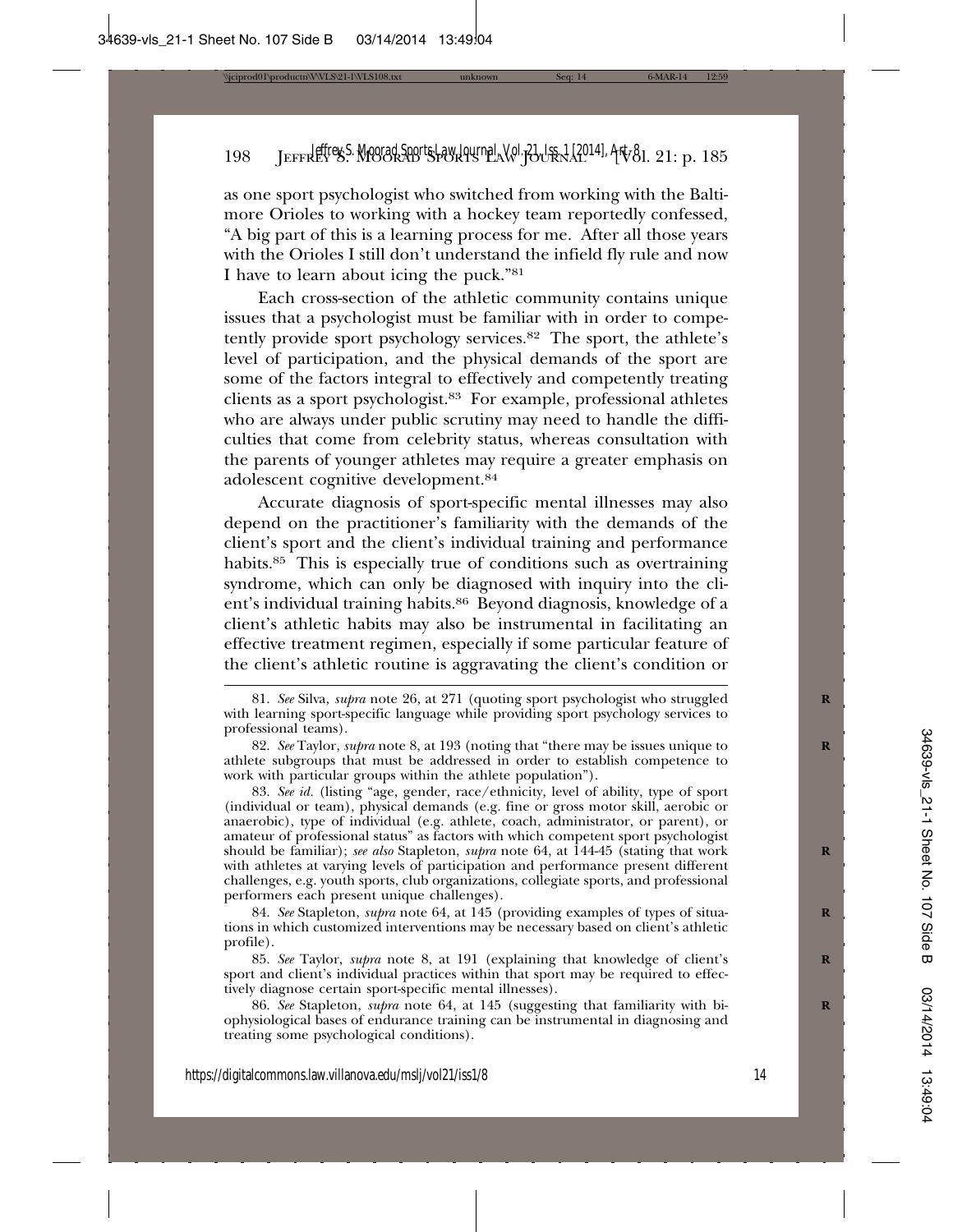impeding treatment.87 For these reasons, a competent sport psychologist must be familiar with the systems, language, and other relevant features unique to the client's specific sport.<sup>88</sup>

To be clear, it is permissible for clinical psychologists to treat clients who happen to be athletes.89 Indeed, as noted above, athletes are prone to a variety of mental illnesses, especially self-confidence and anxiety issues, which a clinical psychologist can and should treat.90 While treating these conditions may have the effect of restoring performance, these treatments are not properly classified as sport psychology services.91 Unless clinical psychologists are also trained and experienced in providing performance enhancement services, they cannot refer to themselves as "sport psychologists" merely because they provide psychotherapy to athletes.92

#### IV. LEGAL LIABILITY FOR SPORT PSYCHOLOGISTS

# A. Title Concerns for Unlicensed or Uncertified Professionals Practicing Sport Psychologists

Although there are currently no state laws providing for the licensure of sport psychologists specifically, almost every state regulates the licensure of psychologists generally.93 States are empowered to promulgate these regulations by their duty to protect the public health.94 State laws regulating the licensure of psychologists achieve this goal simply by preventing people who lack sufficient

<sup>87.</sup> *See id.* (stating, for example, that familiarity with details of athletic anticipation can aid in treatment of overtraining syndrome).

<sup>88.</sup> *See* Stapleton, *supra* note 64, at 145 (stressing that psychologists need to **R** understand system and attitudes of unique sport in which their clients are performing).

<sup>89.</sup> See Moore, *supra* note 63, at 604 (stating that psychologists can ethically treat patients who happen to be athletes under certain circumstances).

<sup>90.</sup> *See* Taylor, *supra* note 8, at 191 (explaining that self-confidence issues and **R** anxiety are two common psychological problems among athletes).

<sup>91.</sup> *See* PORTENGA, *supra* note 4, at 13 (stating that while treatment of mental **R** health problems may result in restoration of performance, it does not result in improvement of performance beyond previous base level, and it therefore does not address performance enhancement component of sport psychology).

<sup>92.</sup> *See id.* (describing how labeling psychologists who provide psychotherapy to athletes and refer to their services as "sport psychology" is misleading because it lacks performance enhancement component).

<sup>93.</sup> *See* Taylor, *supra* note 8, at 188 ("[M]ost states only specify a few specialty **R** areas within psychology: clinical, counseling, industrial/organizational, and school.").

<sup>94.</sup> *See* 61 AM. JUR. 2D *Physicians, Surgeons, Etc.* § 42 (2012) ("In the performance of its duty to protect the public health, a State has the right to regulate psychology, and the statutes that regulate and prescribe for the licensing or certification of psychologists have been upheld as valid against various constitutional objections.").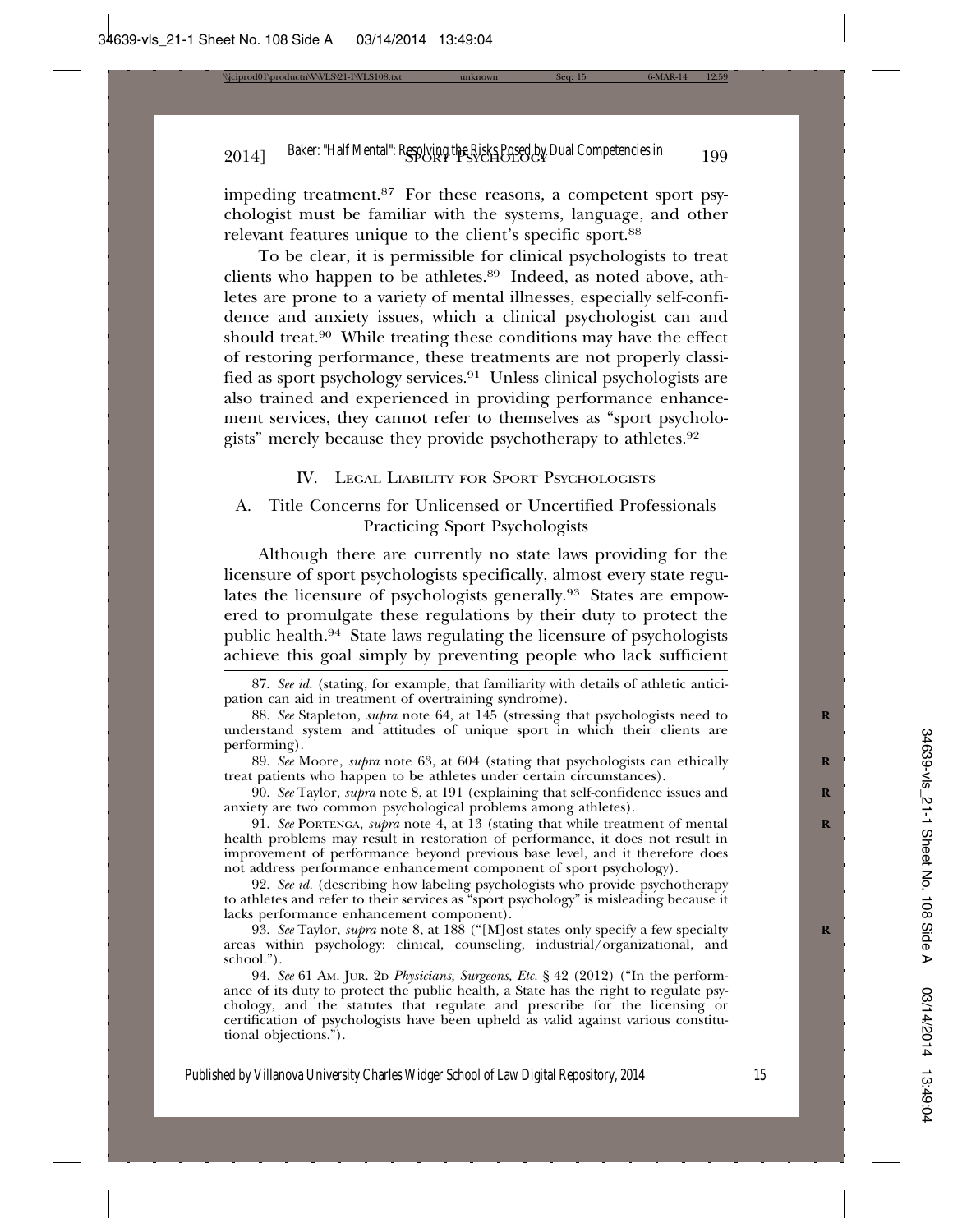training and experience from providing psychological services to people suffering from mental illnesses.95

While licensure laws may vary from state to state, most require the satisfaction of certain minimum education, training, and experience criteria before a practitioner can legally be considered a "psychologist."96 Violation of state licensure laws and laws regulating use of the "psychologist" job title is of particular concern for practitioners with a background in sport science.97 Sport scientists and other practitioners who do not meet the statutory requirements for the practice of psychology may risk subjecting themselves to legal action if they adopt the job title "sport psychologist."98

Jack Llewellyn, a sport-science-trained professional working with the Atlanta Braves, encountered such constraints when he was told that he could not refer to himself as a "sport psychologist" because doing so violated Georgia's state licensure laws.99 Llewellyn has a Ph.D. in physical education concentrating in sport science with an emphasis in sport psychology, but he did not pass the national or state licensing exam required for certification in Georgia.100 In Georgia, practicing without a license constituted a civil misdemeanor carrying a fine of \$100-\$500 per consultation per cli-

97. *See id*. at 187 (explaining that sport science trained professionals "who do not meet exemptions are violating the law and subject to legal action").

98. *See id.* (indicating that sports scientists and practitioners who use "sport psychologist" designation may open themselves up to legal liability). "[P]ractitioners in the field must carefully consider the risk of legal action when choosing to use this title [sport psychologist] in their professional lives." *Id.* (quoting F. L. Gardner, *Professionalization of Sport Psychology: A Reply to Silva*, 5 SPORT PSYCHOLOGIST 55, 57 (1991)).

99. *See id.* (using Llewellyn as example of individual who risked legal action for referring to himself as sport psychologist without acquiring license to practice); *see also* Joe Strauss, *Llewellyn Plans to Meet with State Authorities, Continue Work with Braves*, ATLANTA J.-CONST., Jan. 1, 1992, at F7 (reporting that Llewellyn wanted to avoid conflict with state licensing board over his job title). Llewellyn is credited with helping Braves pitcher John Smoltz turn around his 1991 season. *See* Norman Arey, *Norman Arey's Sportscene Llewellyn: No License Required*, ATLANTA J.-CONST., Feb. 11, 1992, at G2 (attributing Braves'success that season to Smoltz's performance).

100. *See* Strauss, *supra* note 99 (reporting that Llewellyn graduated from Florida State University in 1972 with Ph.D. in physical education, concentrating in sport science with emphasis in sport psychology, but he did not pass national or state licensing exam required for certification in Georgia).

<sup>95.</sup> *See id.* ("When the legislature enacts a statute to regulate psychologists, it intends to prevent laypeople from engaging in activities constituting the practice of psychology, and the various treatments used by psychologists when providing care to patients with mental illness.").

<sup>96.</sup> See Taylor, *supra* note 8, at 188 ("[S] tate boards stipulate threshold criteria of education, training, and experience necessary to use the title, 'psychologist.'").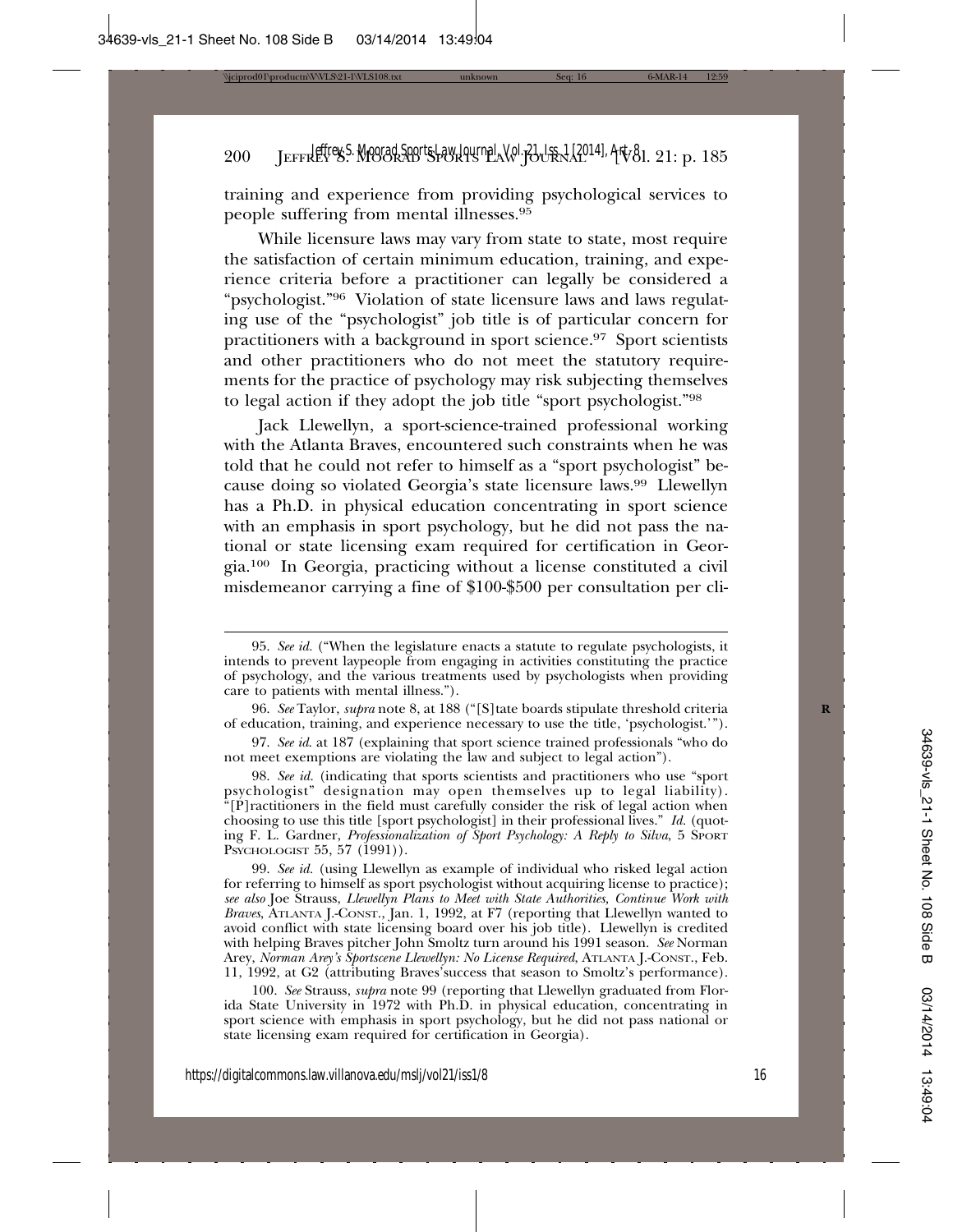ent.101 Llewellyn insisted that he had always referred to himself as a "sport psychology consultant" and never as a psychologist.102 In most cases, liability for sport scientists like Jack Llewellyn stems from the inclusion of the word "psychologist" in their job titles without acquiring the necessary license or certification.<sup>103</sup> Sport scientists can therefore reduce their liability significantly by simply using an alternative title to more accurately describe the services that they provide, such as "mental training consultant."104

Sport scientists who hold themselves out as sport psychologists and negligently attempt to render sport psychology services also risk being sued for malpractice.105 Because these sport scientists are holding themselves out as sport psychologists, they are expected to observe the standard of care expected of a competent sport psychologist.106 This proposition is based on the holding in *Brown v. Shyne*, where the Court of Appeals of New York held the defendant—who had claimed to be a chiropractor and had provided chiropractic services to the plaintiff—to the standard of care of a licensed chiropractor even though he was not a licensed chiropractor.107 Because there is currently no statutory licensing or certification scheme for sport psychologists, the standard of care to which sport scientists would be held in a lawsuit for malpractice is unclear; however, it is likely that the standard of care would be based on

<sup>101.</sup> *See id.* (reporting that practicing without license is civil misdemeanor in Georgia, subjecting Llewellyn to fine of \$100-\$500 per consultation per client).

<sup>102.</sup> See Arey, *supra* note 99 ("I refer to myself as a sports psychology consultant. I don't do clinical psychology things – I do performance enhancement work. I've never projected myself in any other way, although I think I've been projected as a psychologist.").

<sup>103.</sup> See Taylor, *supra* note 8, at 187 (suggesting that use of term "psychologist" in their job titles is root cause of liability for sport scientists claiming to be sport psychologists or sport psychology consultants).

<sup>104.</sup> *See id.* (proposing "mental training consultant" as possible alternative job title for sport scientists looking to avoid legal action).

<sup>105.</sup> *See* ROLAND A. CARLSTEDT, EVIDENCE-BASED APPLIED SPORT PSYCHOLOGY: A PRACTITIONER'S MANUAL 468 (2012) (identifying potential for malpractice when practitioners conduct sport psychology services in negligent manner).

<sup>106.</sup> For a discussion examining the legal principle in *Brown v. Shyne* – that individuals who practice without necessary qualifications are held to standard of care as individual in profession who has acquired necessary qualifications, see *infra* note 107 and accompanying text. **R**

<sup>107.</sup> *See* Brown v. Shyne, 151 N.E. 197, 199 (N.Y. 1926) (holding that "the defendant in offering to treat the plaintiff held himself out as qualified to give treatment" and that he "must meet the professional standards of skill and care prevailing among those who do offer treatment lawfully").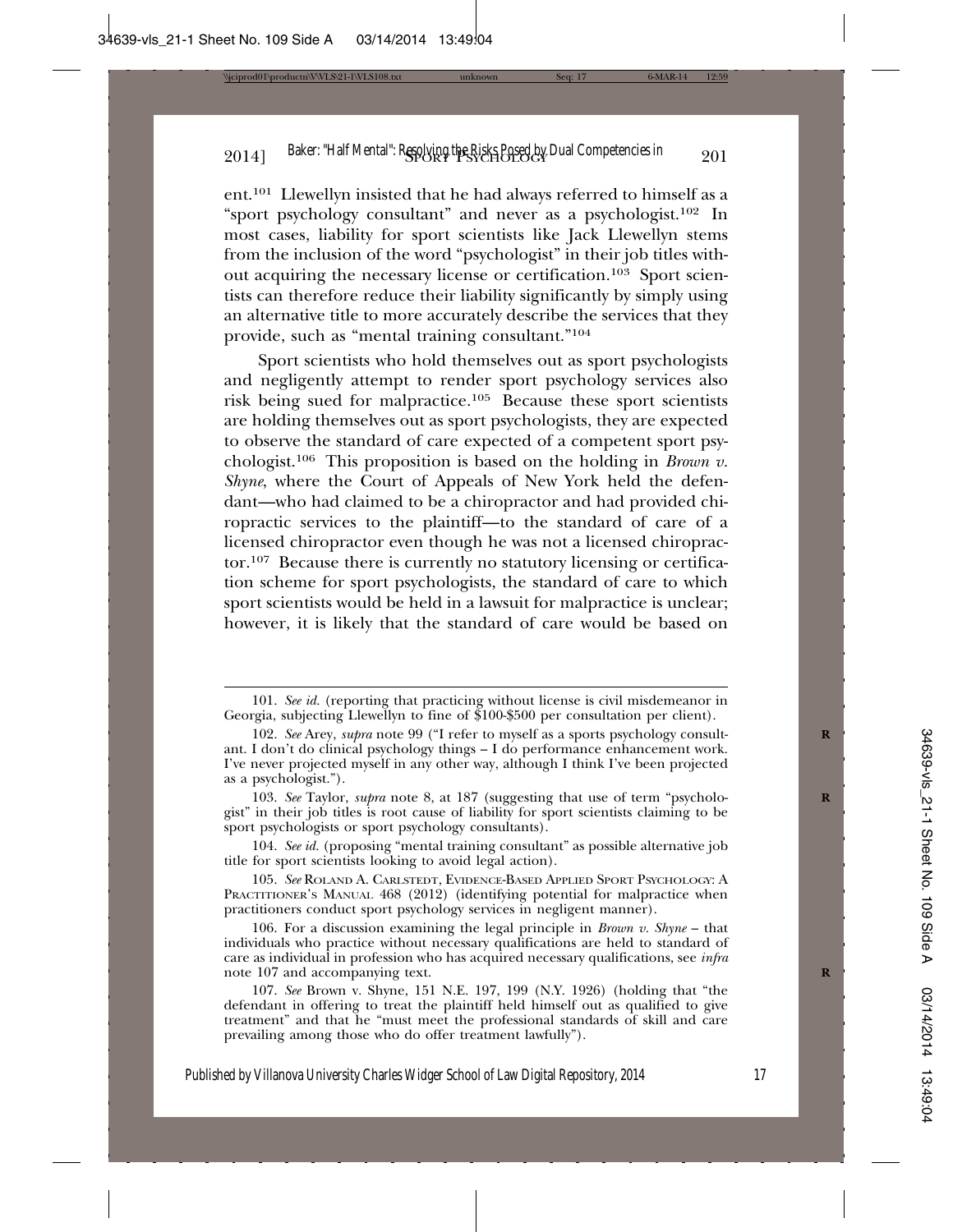proficiency guidelines promulgated by sport psychology organizations like the APA's Division 47 or AASP.108

B. Liability for Licensed Psychologists Practicing Sport Psychology Outside Areas of Competence

Although licensed or certified psychologists generally do not run afoul of state licensure or certification laws, they may still be susceptible to tort actions if they practice outside of their areas of competence and consequently fail to adequately diagnose or treat a patient's condition.109 All psychologists have a duty to accurately diagnose their patients.110 Although psychologists are not expected to diagnose all of their patients with perfect accuracy one hundred percent of the time, tort law does impose liability on psychologists who exercise a standard of care less than that of a reasonably prudent health care provider under the circumstances.111 Therefore, if an injured patient can establish that the sport psychologist either did not possess the learning, skill, or experience required by state statute or that the psychologist did not use reasonable or ordinary care in diagnosing the patient, then the psychologist may be held liable for negligently diagnosing the patient.<sup>112</sup>

Negligent diagnosis of patients is a serious risk for clinical psychologists who claim to offer sport psychology services without receiving adequate training in the diagnosis and treatment of sportspecific injuries.<sup>113</sup> As indicated above, some sport-related mental illnesses, like CTE, can cause psychological symptoms such as de-

110. *See* 25 AM. JUR. PROOF OF FACTS 3D 117, § 5 *Negligent Diagnosis* (1994) (stating that psychologists have duty to accurately diagnose their patients).

111. *See id.* (conceding that psychologists are not "insurer[s] of the accuracy of the diagnosis," and that standard of care "depends on the level of care, skill, and treatment that is recognized, in the light of all the circumstances, as acceptable and appropriate by reasonably prudent similar health care providers").

112. *See id.* (laying out elements for successful negligent diagnosis action). The patient would also need to establish that the psychologist's failure was the proximate cause of the patient's injury. *See id*. (presenting burden that patient bears when filing negligent diagnosis action).

113. *See id.* (stating cause of action for negligent diagnosis).

<sup>108.</sup> See APA Sport Psychology Proficiency, supra note 6 (listing procedures of practice that proficient sport psychologist would be expected to be familiar with); *see also* Porter, *supra* note 7, at 13 (describing how AASP and U.S. Olympic Com- **R** mittee use AASP's certification for sport psychology consultant as indicator of competence).

<sup>109.</sup> See Moore, *supra* note 63, at 603 (warning that failure to adhere to APA ethical standards regarding areas of competence "places the practitioner of sport psychology at risk for charges of negligence (through ignorance or unawareness) and malpractice and may significantly increase the risk of client and organizational harm").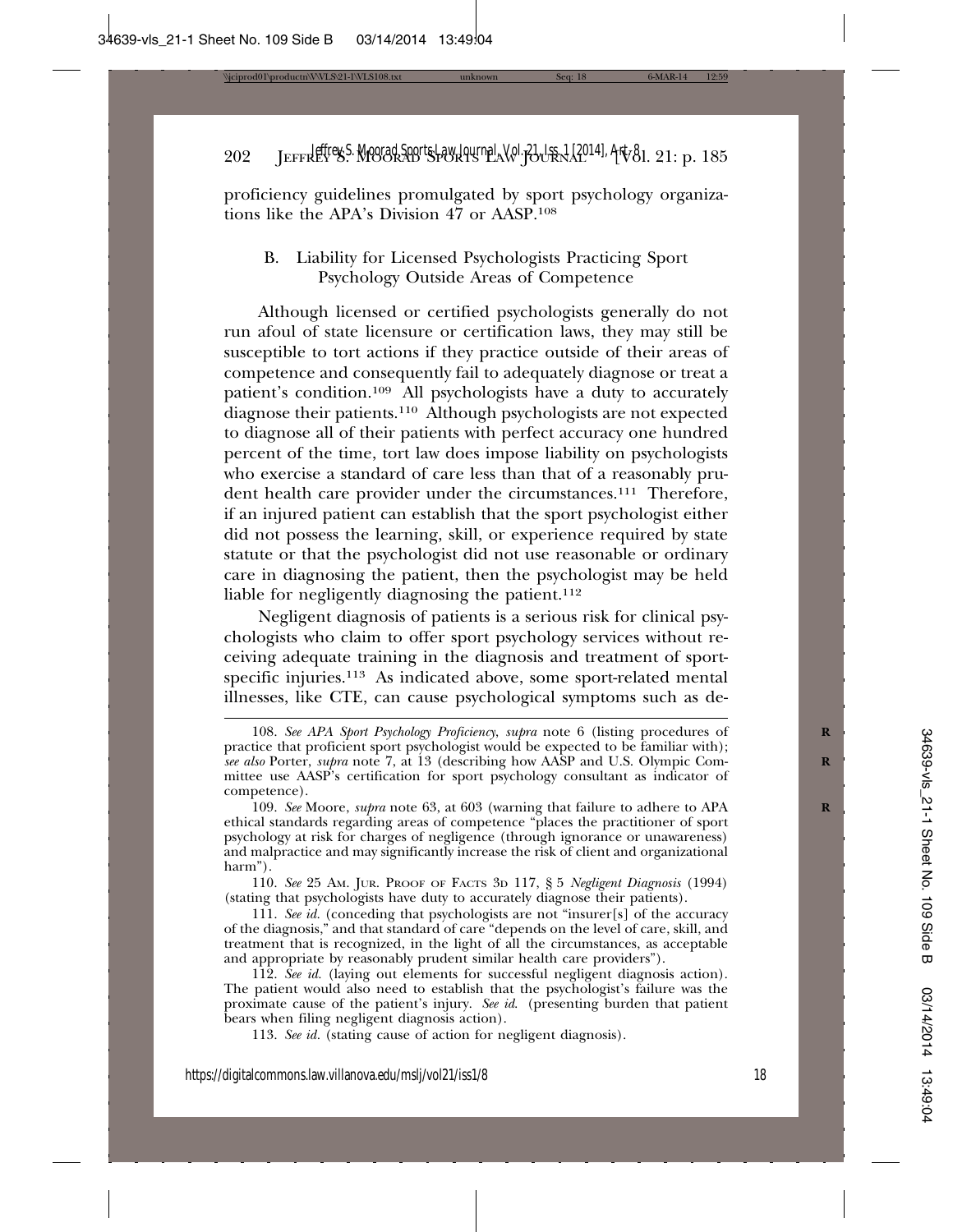mentia and depression, occasionally severe enough to cause suicide.114 Failure to properly diagnose depression that results in suicide may lead to tort liability for practitioners.115 In *O'Sullivan v. Presbyterian Hospital in City of New York at Columbia Presbyterian Medical Center*, a psychiatrist was sued for negligently failing to diagnose a patient's major depression that resulted in the patient committing suicide.116 In this case, the defendant psychiatrist had clearly failed to meet the standard of care required of a licensed psychiatrist by ignoring obvious symptoms of depression and neglecting to provide a physical exam of the patient.117 Because a standard of care has not yet been established for practicing sport psychologists, it is unclear where the threshold of liability would lie for the negligent diagnosis of serious psychological conditions in athletic clientele.118 However, using the APA's proficiency requirements as a model, a reasonable sport psychologist would be expected to be capable of accurately diagnosing psychological conditions most common to athletes, including depression, substance abuse problems, and eating disorders.119

Liability for practice outside of areas of competence may also be imposed on psychologists by the state.120 In *In re Barnes*, the

115. *See* O'Sullivan v. Presbyterian Hosp. in City of N.Y. at Columbia Presbyterian Med. Ctr., 634 N.Y.S.2d 101 (N.Y. App. Div. 1st Dept. 1995) (holding that psychologist could be held liable for negligently diagnosing and treating patient suffering from major depression who ultimately committed suicide).

116. *See id.* at 102-03 (stating cause of action).

117. *See id.* (stating that after patient sought psychiatric treatment at Presbyterian Hospital, he was referred to and rejected from several group therapy sessions, and that no interim therapy or medication was provided). The patient was also not given a physical examination despite his abnormally low weight. *See id.* (detailing facts of case).

118. For a detailed discussion suggesting that standard of care for sport psychologist would likely be based on guidelines proposed by professional organizations such as APA's Division 47 or AASP, see *supra* note 108 and accompanying text.

119. *See APA Sport Psychology Proficiency*, *supra* note 6 (identifying interventions **R** for psychological disorders such as depression and eating disorders as type of services in which proficient sport psychologist should be skilled). Again, due to the neurological nature of CTE, a sport psychologist would not be expected to formally diagnose CTE in clients, but he or she should at least be aware that depression is a symptom commonly linked to CTE and that athletes that participate in contact sports are at risk of suffering from CTE. See Zeigler, supra note 72 and accompanying text (explaining that there are currently no reliable methods for conclusively diagnosing CTE in living athletes).

120. *See* In re Barnes, 510 N.E.2d 392 (Ohio Ct. App. 1986) (upholding Ohio Board of Psychology's decision to suspend license of psychologist who had been found to be practicing outside of his area of competence).

<sup>114.</sup> For a more detailed discussion of the psychological symptoms of CTE and the potential for individuals suffering from the disease to commit suicide, see *supra* note 70 and accompanying text. **R**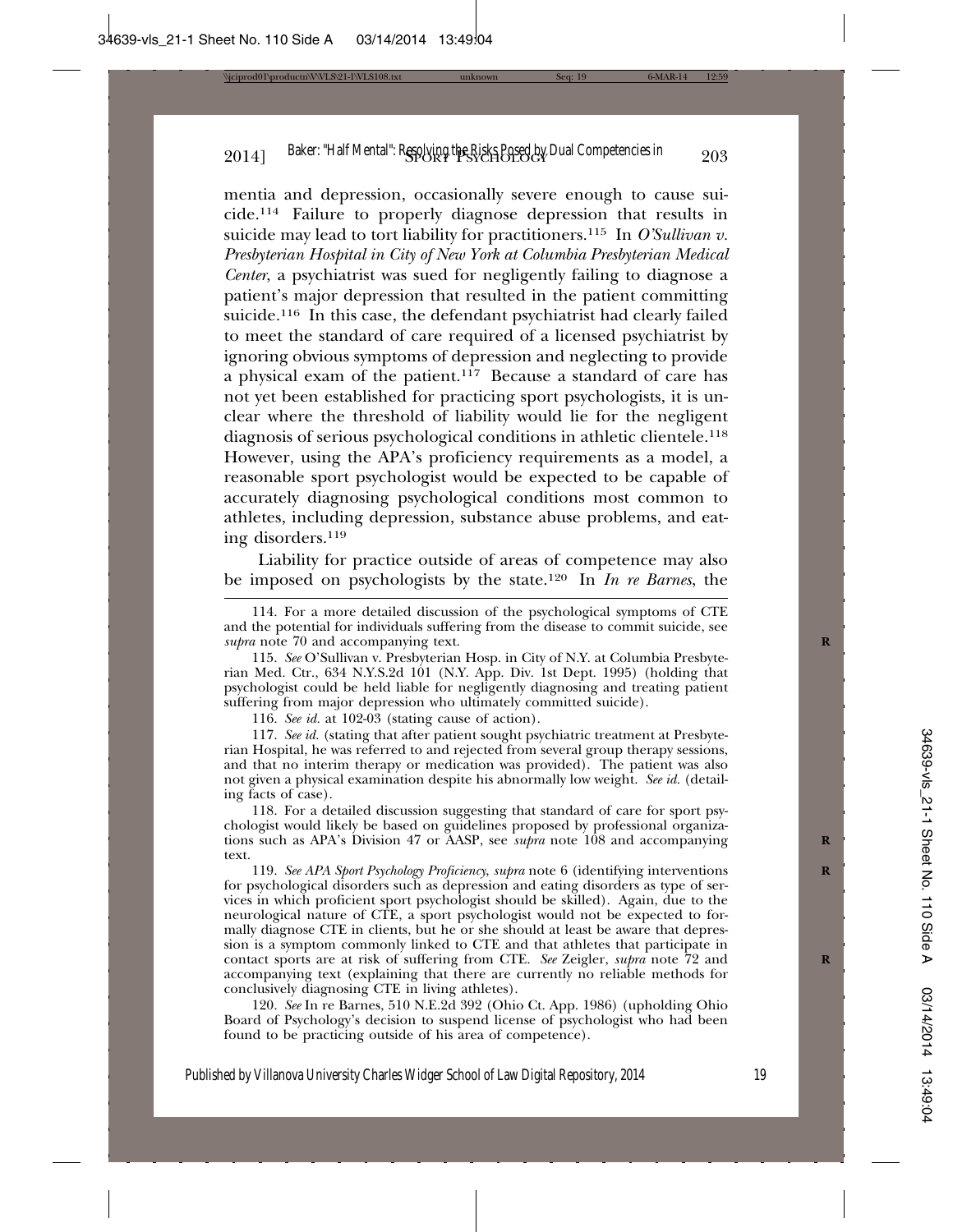Ohio State Board of Psychology elected to suspend the license of Dr. Barnes because he had practiced outside of his area of competence.121 When renewing his license, Dr. Barnes had identified his competency as "counseling" and printed the job title 'Clinical Psychologist' under his signature.122 The Board of Psychology determined that Dr. Barnes had "no academic training in psychopathology and no formal didactic or practicum training in psychotherapy."123 Furthermore, the Board found that his "only practicum work and experience was in school guidance, [and] that he had no supervised experience of a clinical nature under a psychologist."124 Even though Dr. Barnes argued in his defense that there was no statutory definition of the term "clinical psychologist" in the Ohio regulations, the court observed that Dr. Barnes should have been aware that he was straying from his area of expertise because the term "clinical psychologist" already has a particularized meaning within the field of psychology.125 Indeed, Dr. Barnes freely admitted that he knew at the time that he was treating the patient that he was practicing outside of his area of expertise.126

Additionally, the Board of Psychology in *Barnes* charged Dr. Barnes with misrepresenting his expertise to his patient in violation of a board rule of professional conduct.127 Although Dr. Barnes argued that he could not be charged with misrepresentation because he had not injured the patient by making the misrepresentation, the court determined that in the regulation of a profession as important as psychology, misrepresentation can be established without showing that a patient has been injured by the professional's action or inaction.128 The court reasoned that state laws governing

126. *See id.* (noting that Dr. Barnes knew he was not competent to treat patient at time of treatment).

127. *See id.* (addressing Dr. Barnes's alleged misrepresentation of his competency to his patient).

128. *See id.* ("[I]n the regulation of a profession (such as psychology), a violation of a rule against 'misrepresentation' can be established by the actions (and in

<sup>121.</sup> *See id.* at 399 (stating holding of case).

<sup>122.</sup> *See id.* at 395-96 (describing ways in which Dr. Barnes had allegedly misrepresented his abilities to clients).

<sup>123.</sup> *See id.* at 395 (noting Board of Psychology determination that Dr. Barnes's master's and doctoral degrees in guidance and counseling did not constitute sufficient academic training in psychopathology).

<sup>124.</sup> *Id.* (observing Dr. Barnes's lack of supervised experience as clinical psychologist).

<sup>125.</sup> *See id.* at 397 ("'[C]linical psychologist' has a clear, definite meaning in the field of psychology"). The court noted that "clinical" also had a clear meaning based on its definition in everyday use, meaning work that entails "direct observation of living patients and the description, evaluation, and modification of human behavior." *See id.*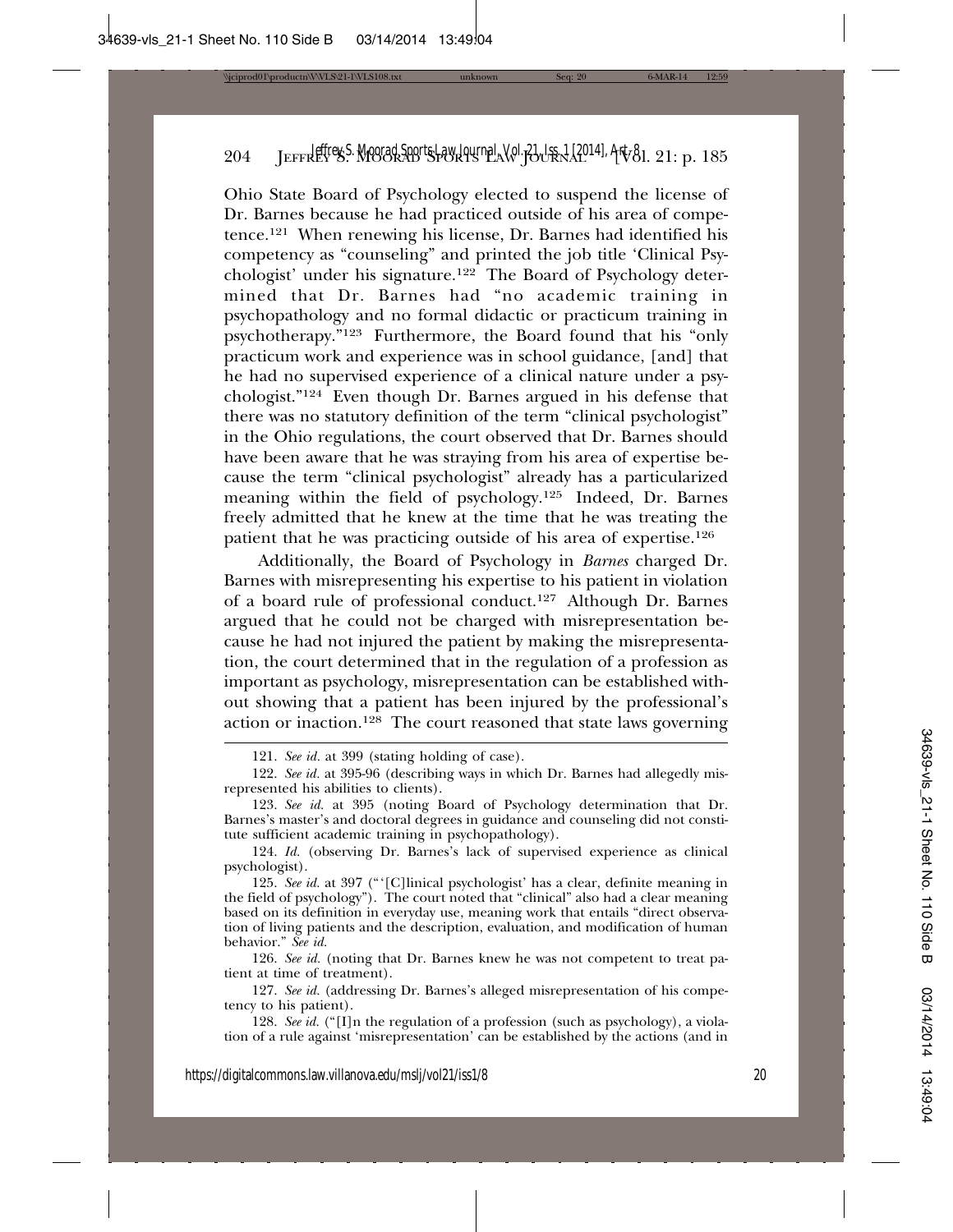professional practice are designed to prevent injury from misrepresentations *before* they occur.<sup>129</sup> While there has not yet been a parallel case condemning the misrepresentation of a sport psychologist*, Barnes* should serve as a cautionary tale for clinical psychologists who misrepresent themselves as sport psychologists without the proper education and training.130

#### V. POLICY RECOMMENDATIONS

While the current legal framework may be effective in addressing abuses in practice *after* they occur, it has done very little to prevent abuses in practice *before* they occur.<sup>131</sup> Legal recognition of a certification in sport psychology, modeled after the AASP's Sport Psychology Consultant Certification, would be a more proactive way to promote competent practice.132 To maximize their effectiveness, state licensing laws for sport psychologists must be accompanied by educational reforms that promote comprehensive training in sport psychology and emphasize supervised reformation so that practitioners may develop professional competency early in their careers.133

#### A. AASP Certification

The best solution for improving competency standards among sport psychologists is the adoption of certification laws based on the satisfaction of certain minimum standards of education and train-

130. For a detailed discussion of the risk of state legal action for practicing outside of areas of competency, see *supra* notes 120-129 and accompanying text. **R**

131. *See, e.g.*, In re Barnes*,* 510 N.E.2d at 398 (describing how state laws governing professional practice are designed to prevent injuries before they occur). However, considering that the patient's symptoms were worsened by Dr. Barnes's incompetent treatment and her belief that she would need to seek remedial therapy to recover from Dr. Barnes's treatment, it seems as though these regulations do more to provide relief after the damage has already been done. *See id.* at 395.

132. *See Benefits of Certification,* APPLIEDSPORTPSYCH.ORG, http://www.applied sportpsych.org/certified-consultants/benefits-of-certification/ (last visited Dec. 30, 2013) (stating that certification is beneficial because it allows people to identify competent practitioners before employing their services).

133. For a detailed discussion setting forth steps that graduate programs in applied sport psychology need to take in order to help certification laws achieve their goals of promoting competent practice, see *infra* notes 157-163 and accompanying text.

some circumstances, the inactions) of a professional without the necessity of demonstrating that any other person (patient, client, customer, or other professional) has been misled to his/her damage.").

<sup>129.</sup> *See id.* at 398 (explaining that whole point of regulating professions is "to prevent damage from misrepresentations about a professional's competence before any person in the general public is damaged. It is preventive rather than retributive justice").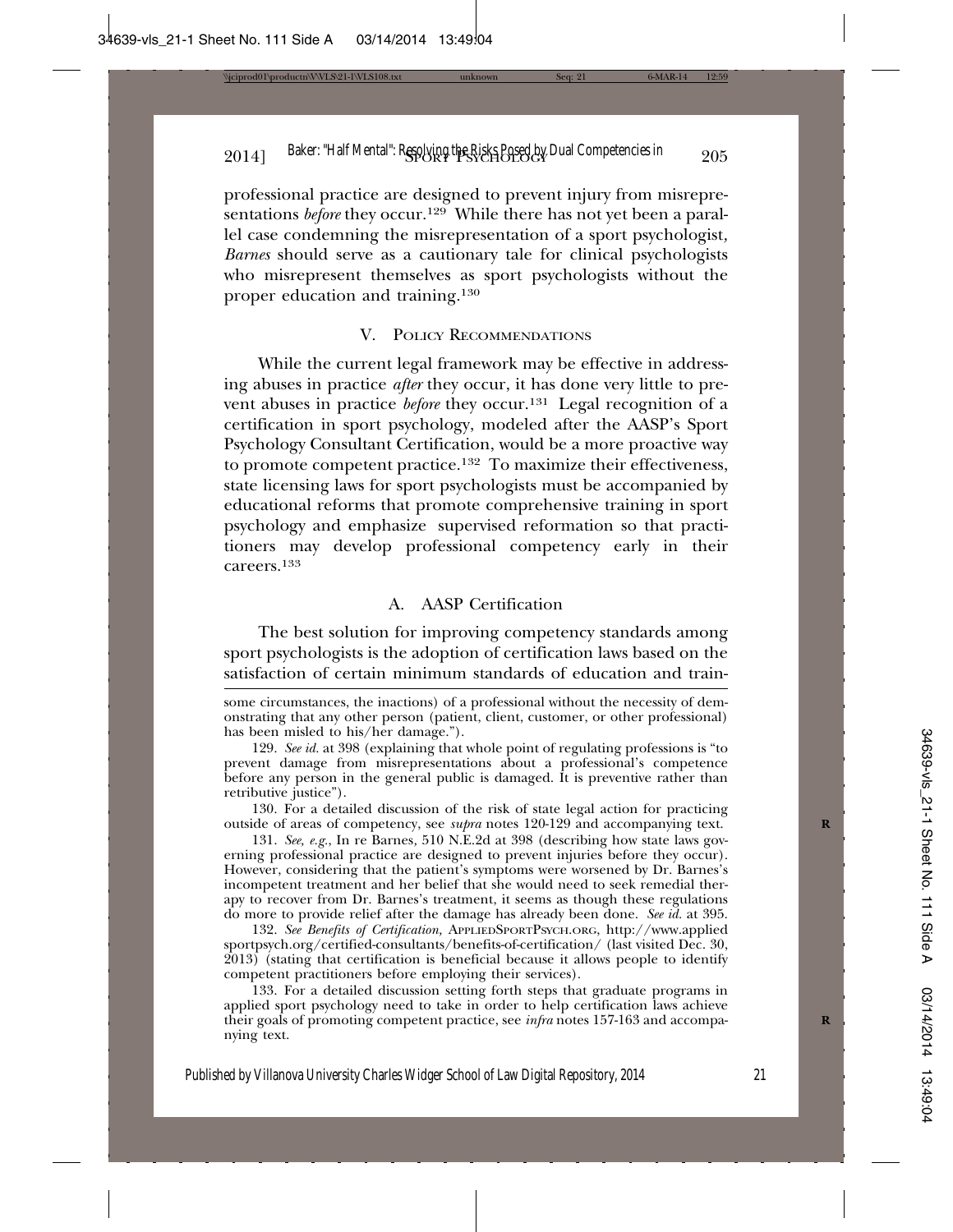ing in sport science and psychology.134 The AASP in particular has pioneered certification for sport psychologists and advocated for legal recognition of the job title Sport Psychology Consultant.135 The standard AASP certification requires the applicant to have received a doctoral degree from an accredited institution in an area "clearly related to sport science or psychology."136 In addition to the degree requirement, the certification requires applicants to have completed coursework in both the sport sciences and clinical psychology.137 Applicants must also complete at least 400 total hours of mentored experience, a quarter of which must be spent in direct contact with clients.<sup>138</sup>

#### 1. *Certification v. Licensing*

The main difference between licensing laws and certification laws for psychologists is that licensing laws prohibit individuals who have not met the requirements of licensure from practicing psychology in a given state.139 Conversely, psychology certification

136. *Become a Certified Consultant*, *supra* note 134 (setting forth doctoral degree **R** requirements needed for certification); *see also* Silva, *supra* note 35, at 19 (recommending that undergraduate students interested in practicing sport psychology double major in both kinesiology and psychology to give students sense of interdisciplinary nature of profession).

137. See Become a Certified Consultant, supra note 134 (listing coursework requirements for certified practitioners). Applicants must have completed at least one course in each of the following areas: Professional Ethics and Standards; Biomechanical and/or Physiological Bases of Sport; Historical, Philosophical, Social, or Motor Behavior Bases; Psychopathology and its Assessment; Counseling Skills (a graduate course); Research Design, Statistics, or Psychological Assessment; Biological Bases of Behavior; Cognitive-Affective Bases of Behavior; and Individual Behavior. *See id.*

138. *See id.* (requiring applicants to achieve at least 400 total hours of supervised experience and 100 hours of client interaction in order to become certified).

139. *See* Nat'l Psychological Assn. for Psychoanalysis v. Univ. of State of N.Y., 168 N.E.2d 649, 651 (N.Y. 1960) (describing primary function of psychology licensing law compared to psychology certification law). In this case, four members of the National Psychological Association for Psychoanalysis ("NPAP") challenged the constitutionality of article 153 (§§ 7601-7614) of the Education Law Consol. Laws, c. 16 (L.1956, ch. 737). *See id.* at 650 (identifying plaintiffs in lawsuit). Article 153 was a certification law for psychologists regulating the use of the professional job title "psychologist," not a licensing law prohibiting unqualified individuals from rendering psychological treatment. *See id.* at 651 (explaining content of article 153). The plaintiffs in this case argued that the statute violated due process because it did not include a definition of "psychologist" or its derivatives. *See id.* at

<sup>134.</sup> *See Become a Certified Consultant*, APPLIEDSPORTPSYCH.ORG, http://www.appliedsportpsych.org/Consultants/become-certified (last visited Dec. 30, 2013) (outlining minimum education requirements needed for certification); *see also Benefits of Certification, supra* note 132 (listing benefits of certification).

<sup>135.</sup> See Silva, *supra* note 35, at 20 (advocating for legal recognition of title Sport Psychology Consultant based on achievement of certain educational training and experiences).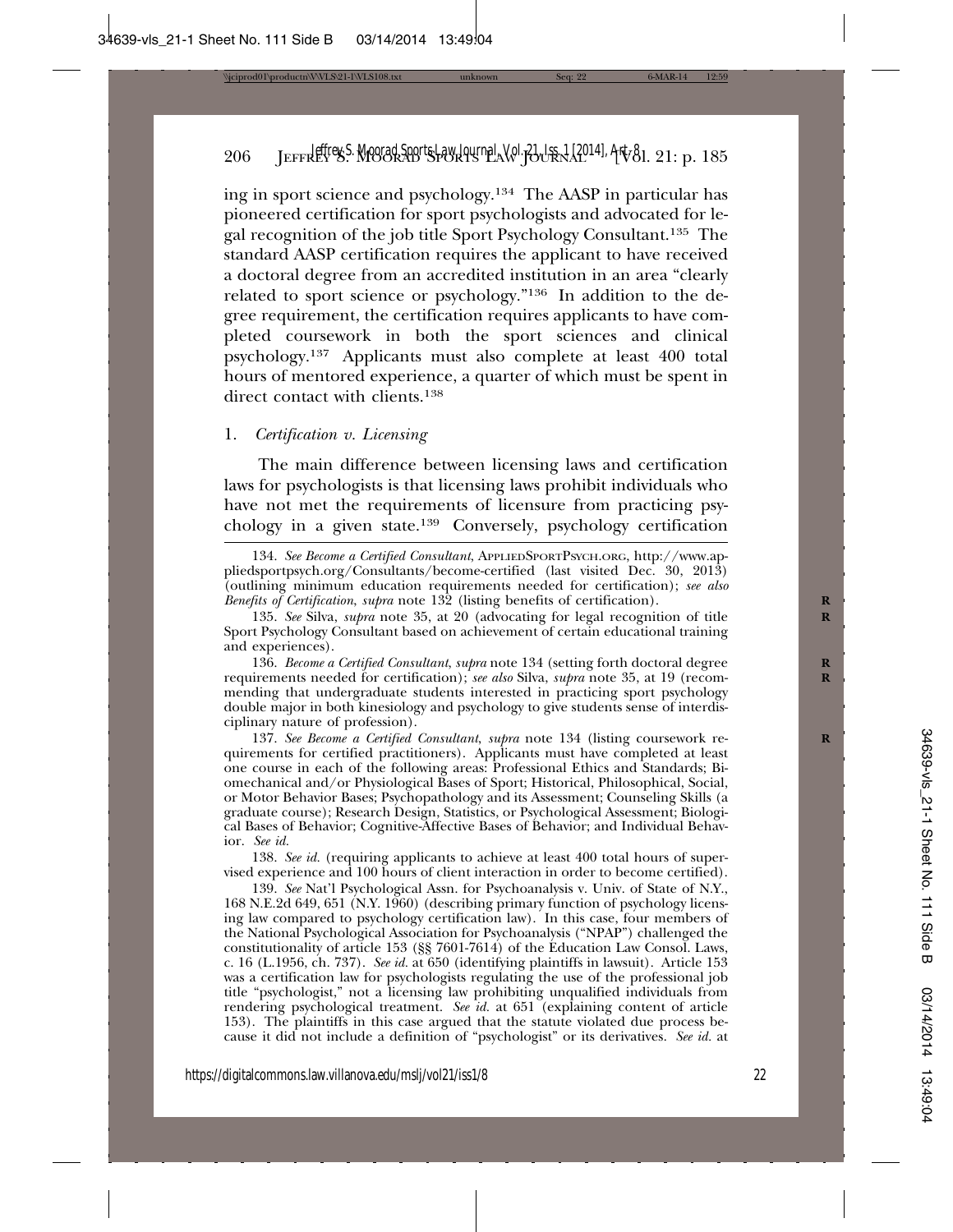laws typically do not prohibit individuals from practicing in a state, but they do require that individuals acquire certification before they can legally use the professional title "psychologist," or similar derivatives when rendering services for compensation.140 A certification law for sport psychologists would prevent anyone from legally using the title "sport psychologist" or any related job title without first meeting the requirements of certification.<sup>141</sup>

Some individuals argue that certification laws for psychologists are not as successful as licensing laws at preventing incompetent individuals from practice because certification laws merely regulate the use of professional titles.142 This concern is unfounded, however, because certification laws empower consumers to identify qualified practitioners based on their job titles.143 The title of "sport psychologist" earned by certification indicates not only that the practitioner has satisfied certain minimum education and training requirements, but it is also a strong indicator of professional competence.144

# 2. *Benefits of Certification*

Giving legal status to a sport psychology certification has several advantages.145 First, a coherent certification stands to reconcile the tension between applied sport psychologists with backgrounds in kinesiology and those with backgrounds in clinical psychology.146 Harmonizing this division will help unify the profes-

652 (summarizing plaintiff's main constitutional arguments). The court rejected the plaintiffs' argument, concluding that the statute had in fact adopted a definition "by way of qualifying standards." *See id.* at 653-54 (stating court's holding).

140. *See id.* (describing how psychologist certification law functions).

141. *See* Silva, *supra* note 35, at 20 (describing how use of legally recognized **R** title Sport Psychology Consultant or similar job title would be conditioned upon satisfaction of educational and training criteria).

142. *See* Pitts v. State Bd. of Exam'rs of Psychologists, 160 A.2d 200 (Md. 1960) (involving lawsuit in which psychologist challenged Maryland certification law because it did not prevent uncertified professionals from practicing, but instead merely prevented him from using job title "psychologist").

143. *See* Nat'l Psychological Assn., 168 N.E.2d at 652 ("Through the medium of official certification of qualifications, it helps the public to identify those who have appropriate training and background in the profession of psychology.").

144. *See id.* (explaining that certification laws "[afford] protection against the incompetent practitioner by providing a yardstick by which the public can judge the competence of persons offering psychological services").

145. *See Benefits of Certification*, *supra* note 132 (identifying some benefits of **R** certification).

146. *See* Silva, *supra* note 26, at 271 ("Sound certification and accreditation **R** programs developed through interdisciplinary efforts can deflect the development of adversarial relationships between 'sport psychologists' trained in the sport sciences and 'sport psychologists' trained in psychology.").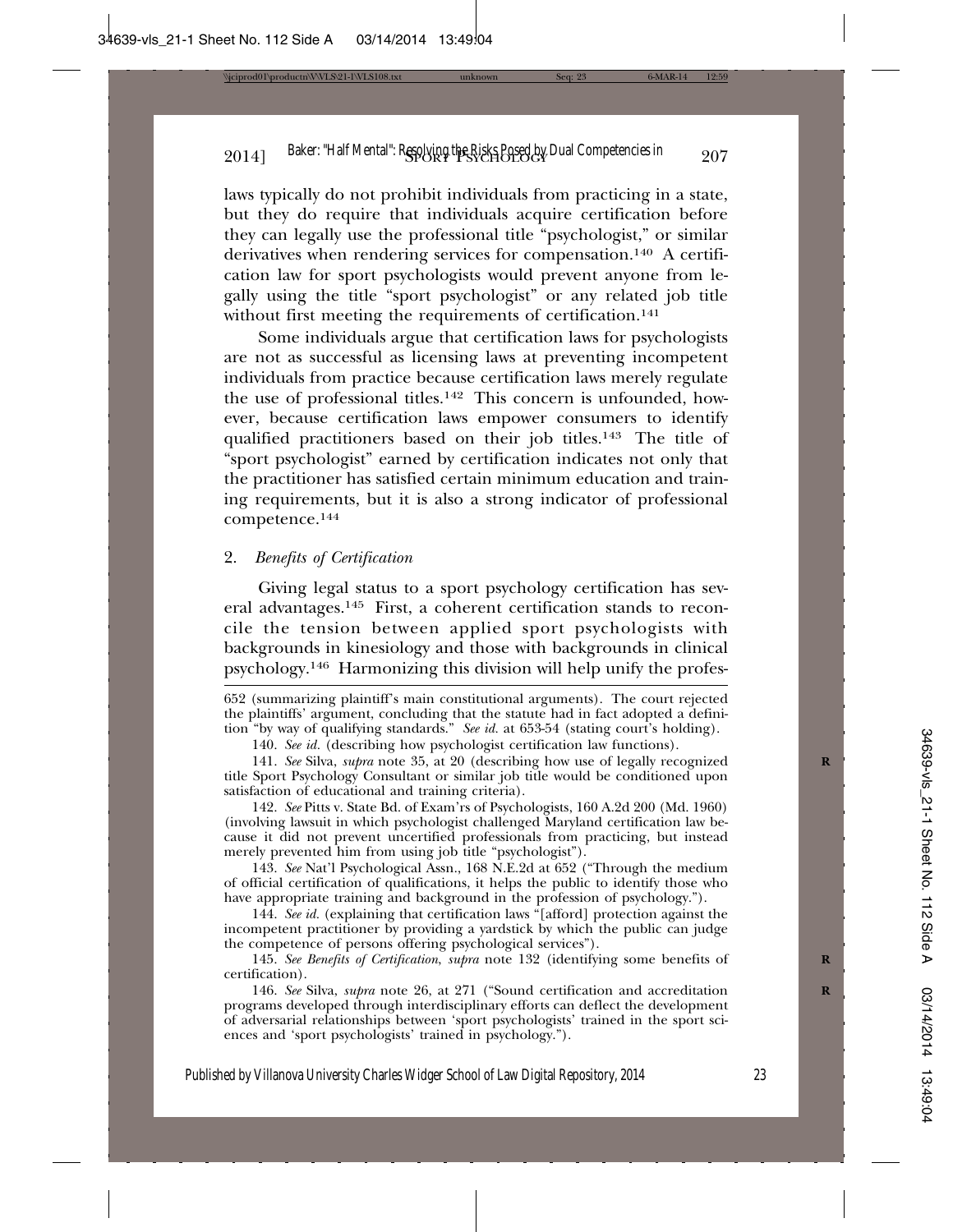sion, allowing sport psychologists to provide the most comprehensive services to their clients and enhance the credibility of the profession.147 Second, certification would help protect consumers.148 By regulating use of the title "sport psychologist," certification laws can help consumers identify those practitioners who have achieved certain minimum standards of education and training in sport psychology, which is indicative of competency in the field.<sup>149</sup> Meanwhile, certification laws will help protect consumers from those practitioners who have not achieved these minimum standards by prohibiting uncertified practitioners from advertising their services as "sport psychology."<sup>150</sup> Finally, clear standards for certification as a sport psychologist will increase accountability among both certified sport psychologists and those who refer to themselves as sport psychologists without seeking certification.<sup>151</sup> Certification would achieve this accountability by codifying a standard of care for sport psychologists accused of negligence, providing courts with a rubric for the knowledge and skills that a reasonable sport psychologist would be expected to possess.152

#### 3. *Limitations of Certification*

Certification does have its limitations, the most valid of which is that it cannot *guarantee* competence.153 Certification only serves to verify that an individual has satisfied certain minimum requirements for the completion of academic coursework and applied practice.154 It is possible, therefore, that a sport psychologist could

151. *See* Porter, *supra* note 7, at 14 ("Certification brings 'accountability, credi- **R** bility, professional preparation, and public awareness.'") (citation omitted).

152. For a detailed discussion explaining how there is currently no clear standard of care against which to measure sport psychologists, see *supra* note 118 and accompanying text.

153. *See* Porter, *supra* note 7, at 14 (relating one criticism that certification is **R** merely "self-serving and not a guarantee of expertise") (citation omitted).

154. *See id.* at 3 (observing that certification only proves "that the individual has completed specified requirements in terms of coursework and applied practice and does not require an assessment of knowledge") (quoting E.  $\hat{F}$ . Etzel & J. C. Watson II, *Introduction to the Special Issue: Ethics in Sport and Exercise Psychol*ogy, 16 ETHICS & BEHAVIOR 1, 2  $(2006)$ ).

<sup>147.</sup> *See* Porter, *supra* note 7, at 14 (identifying enhanced credibility as one of **R** many key benefits of certification).

<sup>148.</sup> See Silva, *supra* note 26, at 269 (arguing that certification would help consumers defend against incompetent practitioners).

<sup>149.</sup> *See* Nat'l Psychological Assn., 168 N.E.2d at 651-52 (describing how certification laws help public identify qualified practitioners).

<sup>150.</sup> *See id.* (explaining how regulation of title among practitioners gives consumers way to judge competence based on whether practitioner has earned certification necessary to use title).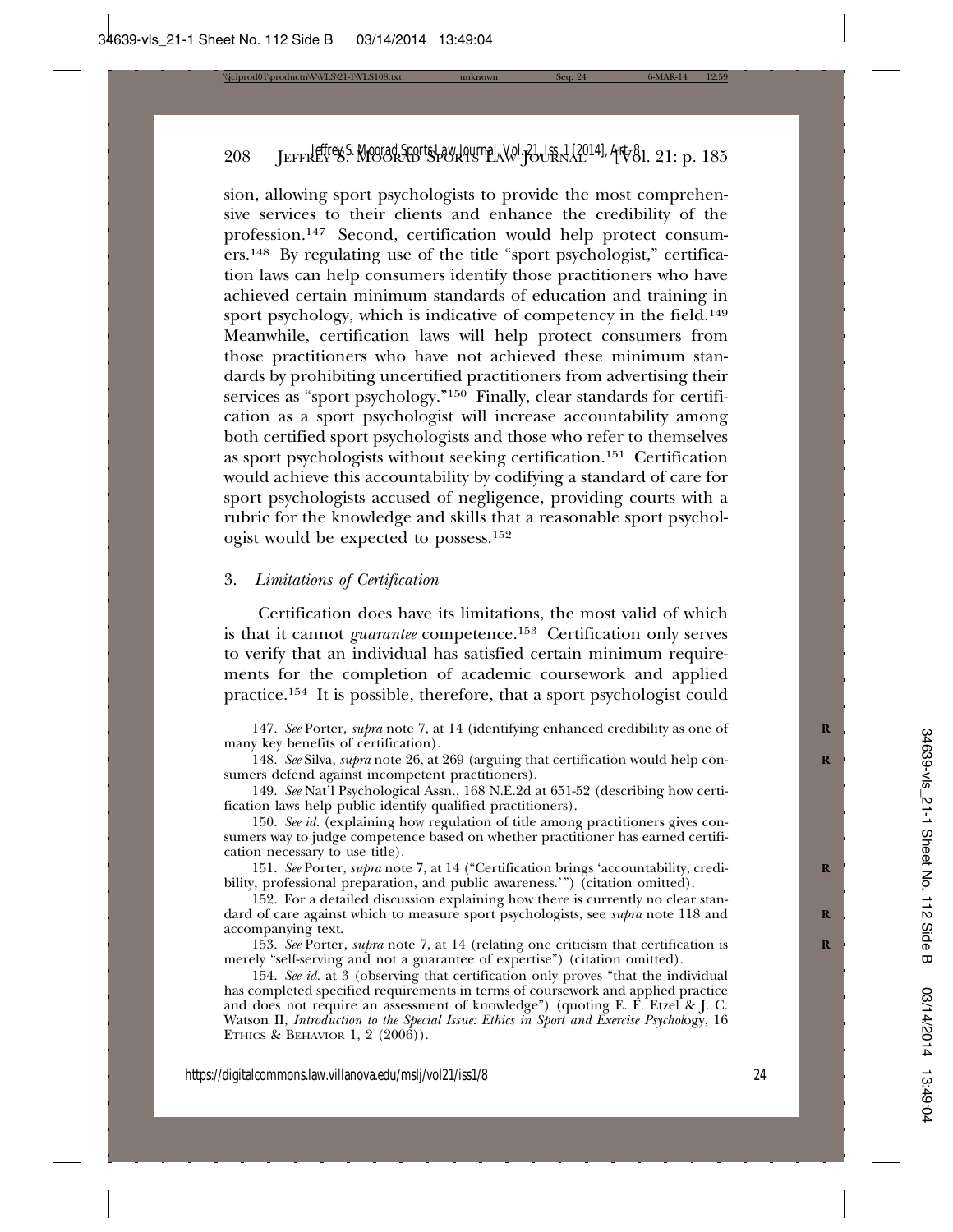be certified to practice and still not possess the level of competency needed to ethically provide sport psychology services to clients.155 Ultimately, however, promulgating certain minimum education and training requirements for sport psychologists has the desirable effect of encouraging high professional standards, even if it does not guarantee them.156

#### 4. *Educational Reforms*

To comply with the requirements of the proposed certification laws and help maximize the effectiveness of these laws, statutory certification of sport psychologists should be supported by improvements in the educational and training models used to prepare sport psychologists for practice.157 The cornerstone of education in applied sport psychology education should be supervised experience.158 Until recently, most graduate programs in sport psychology have been primarily research-oriented, focusing on academic inquiry rather than application to clients.159 Graduate programs are now beginning to incorporate more practical educational experiences into their curricula, including internships and practicums.160 Providing graduate students with opportunities

159. *See* Silva, *supra* note 26, at 268 (claiming that graduate models "have **R** been geared toward the discipline with relatively little training or attention devoted to the application of knowledge or provision of service").

160. *See id.* (stating that there has been some recent movement toward "supervised practicums, internships, or postdoctoral training specializing in applied aspects of sport psychology").

<sup>155.</sup> See Taylor, *supra* note 8, at 188 ("State laws authorize licensed psychologists to engage in a wide variety of clinical services, for example, biofeedback and neuropsychological assessment, yet licensed individuals may not be competent to practice in those areas.") (citation omitted).

<sup>156.</sup> *See id.* (articulating belief held by some scholars that "while credentialing is an arduous process, high professional standards should always be maintained") (citation omitted).

<sup>157.</sup> *See* Silva, *supra* note 26, at 268-269 (suggesting that graduate programs **R** ought to be structured so as to help students conform with requirements for certification). Silva also recommends that graduate programs work closely in collaboration with professional sport psychology organizations such as the APA's Division 47 and the AASP to stay up to date on the latest scientific developments in the field. *See id.* at 268.

<sup>158.</sup> See Stapleton, *supra* note 64, at 144 (noting infrequence of supervised experience working with athletes, coaches, parents, and medical staff, and suggesting that more practitioner interaction and supervision, both during education and practice, could help protect clients). Sport psychologists who do not wish to practice in a clinical setting, but instead seek to conduct sport psychology in a purely academic setting would be subject to separate curriculum requirements, perhaps without as much emphasis on supervised experience. *See* Silva, *supra* note 26, at 269 (suggesting that sport psychologists who wish to practice should be held **R** to different criteria than those who wish merely to study sport psychology in academic setting).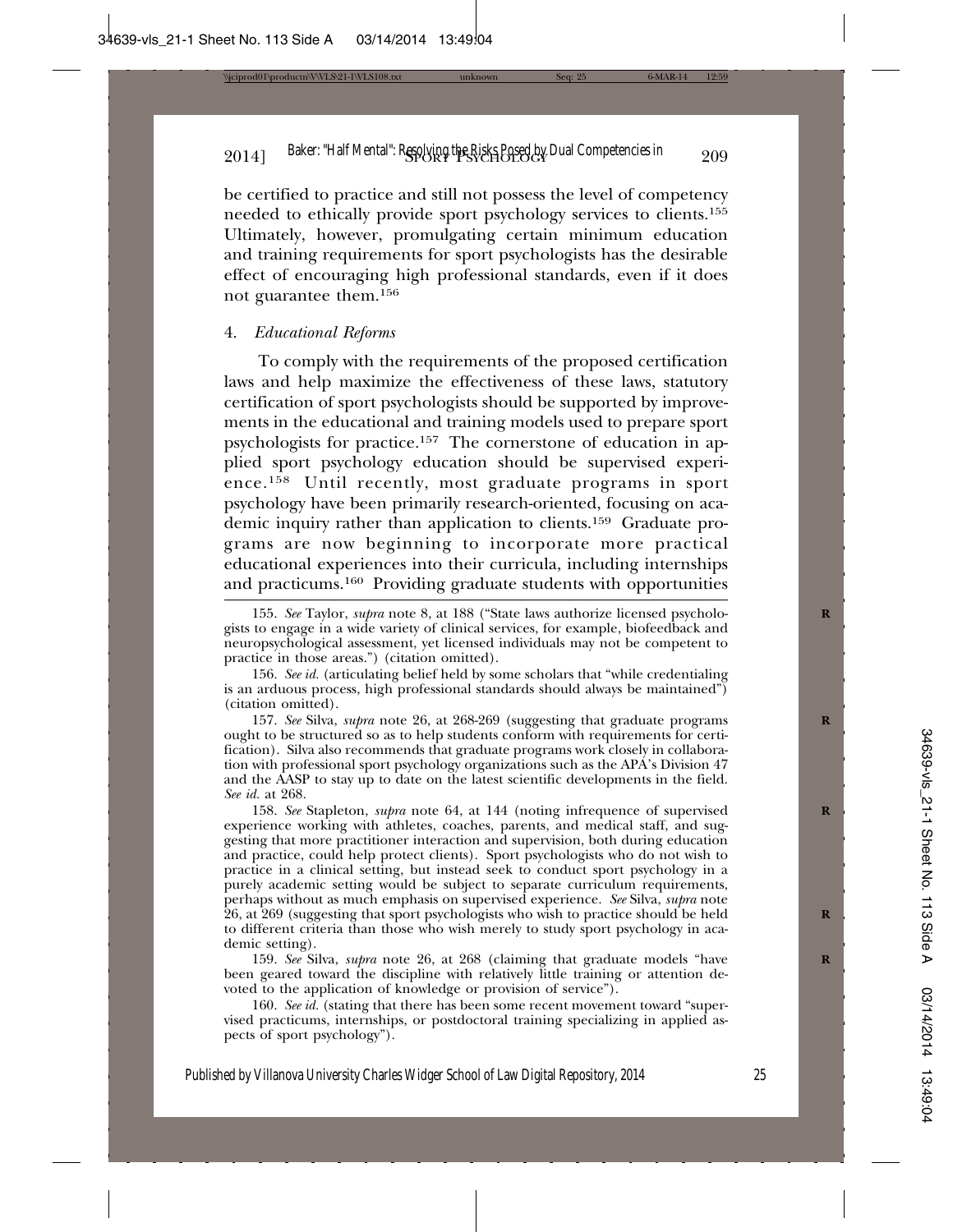to apply principles of sport psychology under the supervision of an experienced practitioner is one of the best ways to develop professional competency from an early stage.161 Indeed, practicing outside of areas of competence is one of the most common mistakes made by graduate students in sport psychology.162 Identifying and correcting these mistakes early in the practitioner's career in a controlled, supervised setting could help the practitioner avoid serious ethical abuses later on in the practitioner's career.163

#### B. Constitutional Parameters of Licensing Laws

Like all licensing and certification laws, a statute certifying sport psychologists will need to fall within constitutional parameters, especially due process rights.164 Based on the case law in this area, a sport psychology certification modeled after the AASP's Consultant Certification would be upheld against constitutional challenges.165

# 1. *"Course of Study" Requirements*

One of the most common academic requirements in state licensing and certification laws for psychologists is that individuals

162. *See* Mark B. Anderson, *When Sport Psychology Consultants and Graduate Students Are Impaired: Ethical and Legal Issues in Training and Supervision*, 12 J. APPLIED SPORT PSYCHOL. 135, 137 (2000) (describing how straying into areas outside of student's competence is one mistake commonly made by graduate students in their supervised practicums or internships).

163. *See id.* at 138 (stressing importance of early intervention in training of sport psychologist to avoid competency mistakes later on in practice). As a matter of legal interest, supervisors of graduate students in sport psychology may be liable for the actions of the students under their supervision if they result in any harm to a client. *See id.* at 144 (warning that supervisors may be liable if they give bad treatment advice to their supervisees or ask supervisees to perform tasks beyond their competency). Supervisors are held to the same standard of care as practicing sport psychologists. *See id.* (explaining standard of care expected of supervisors).

164. *See* H.G. Hirschberg, Annotation, *Validity of Legislation Regulating, Licensing, or Prescribing for Certification or Psychologists*, 81 A.L.R.2d 791 (1962) ("[T]he police power of a state to make regulations for the protection of the health and welfare of its citizens forms the basis for the prescription of rules and the licensing or certification of practitioners of psychology, and that legislation in these respects will be sustained when it appears reasonably related to the exercise of such power, is free of discrimination and arbitrariness, and does not result in taking property without due process of law.").

165. *See id.* (stating that licensing or certification law "will be sustained when it appears reasonably related to the exercise of such power, is free of discrimination and arbitrariness, and does not result in taking property without due process of law").

<sup>161.</sup> *See* Moore, *supra* note 63, at 604 (espousing benefit of supervision and **R** regular consolation with more experienced sport psychology providers to ensure that practitioners are operating within areas of competence).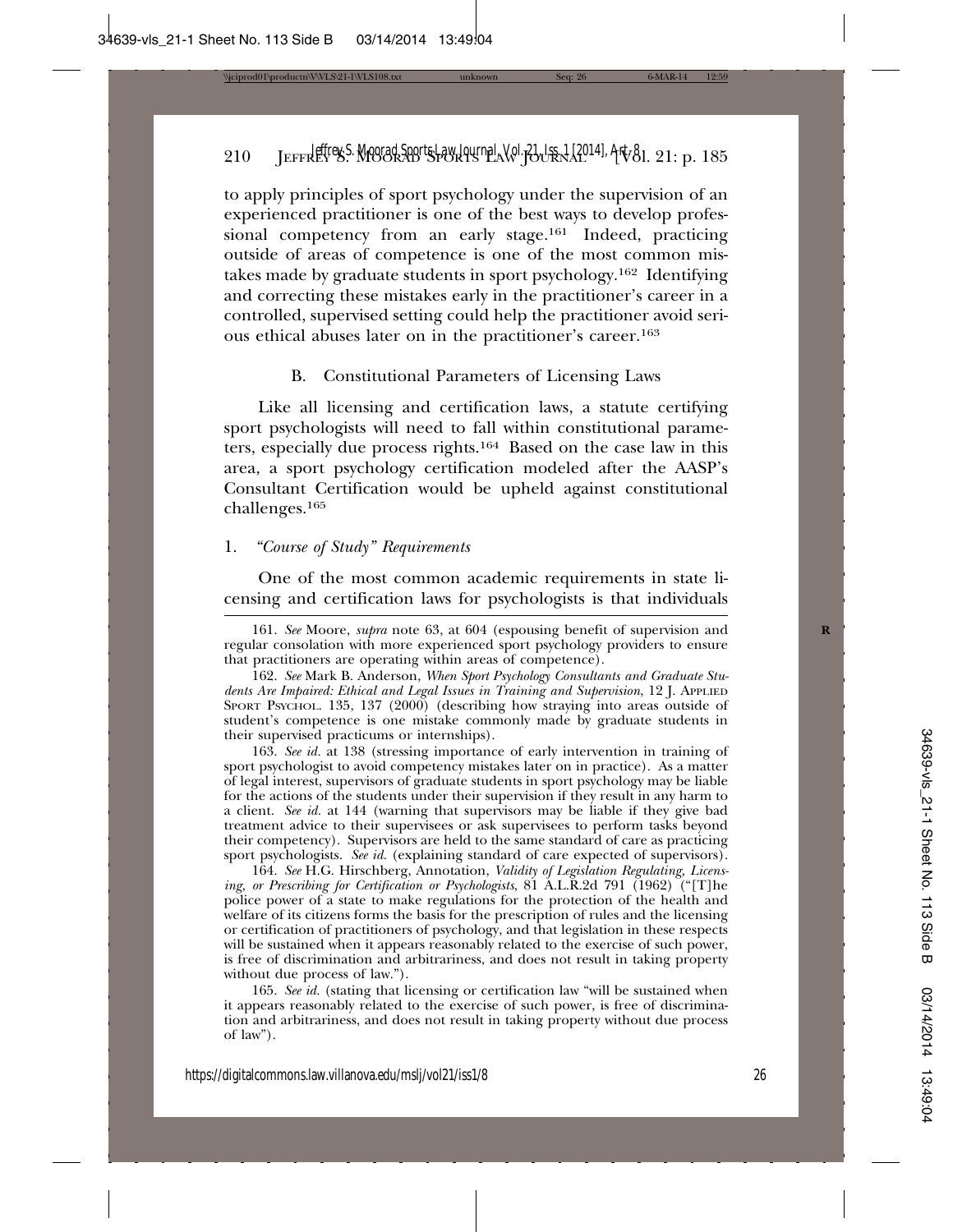have completed a degree in a particular area of study or have completed particular coursework.166 In *Matter of Partin*, the North Carolina Court of Appeals reversed the Superior Court's judgment that a state licensing law requiring "a program of studies the content of which was primarily psychological" was too vague or uncertain.<sup>167</sup> The Court of Appeals held that the licensing law was not vague or uncertain and that the law contained sufficient standards for objective application.168

It should be noted, however, that some academic requirements built into state licensing laws have been struck down for lack of specificity.169 In *Athay v. State, Dept. of Business Regulation*, *Registration Division*, the court held that a section of the state law licensing psychologists was arbitrary because it failed to establish guidelines for curriculum or criteria for course content.170 A certification for sport psychologists modeled on the AASP certification would not be vulnerable to challenge on these grounds because the certification clearly states what coursework is required for certification.171

166. *See* Taylor, *supra* note 8, at 188 (explaining that state laws often require that competence be documented with particular coursework, as well as training and supervised experience).

167. *See* Matter of Partin, 246 S.E.2d 519, 521 (N.C. Ct. App. 1978) (reversing lower court decision that provisions of North Carolina's licensing rules requiring particular course of study were unconstitutionally vague and uncertain). In this case, Dr. Partin had been denied a temporary license to practice psychology because he did receive his doctoral degree in "a program of studies the content of which was primarily psychological," and he had not completed the sixty hours of graduate study in psychology courses required by the State Board of Examiners for licensure. *See id.* at 521. He also had not acquired the supervised experience needed to obtain a license. *See id.*

168. *See id.* at 524 ("The requirement of the statute that the applicant must have received 'his doctoral degree based on a program of studies the content of which was primarily psychological from an accredited educational institution,' is in our opinion neither vague nor uncertain."). Furthermore, the court determined that the challenged provision provides objective standards and sufficiently clear guidelines for application and bore a "rational relationship to the purposes of the Practicing Psychologist Licensing Act." *Id.*

169. *See* Athay v. State, Dept. of Bus. Regulation, Registration Div., 626 P.2d 965 (Utah 1981) (upholding trial court's determination that Utah's provision requiring that applicants for certification as psychologists have received doctorate degree that was "primarily psychological" was unconstitutionally vague and ambiguous).

170. *See id.* at 968 (stating holding of case). The state Psychology Examining Committee had determined that the applicant's coursework and degree in Educational Psychology was not "primarily psychological" but, as the trial court noted, "no rules, regulations, guidelines, or description of any kind relating to the type of courses which would be considered by the Committee to be 'primarily psychological'" had been published or communicated to applicants. *Id.* at 966.

171. See Become a Certified Consultant, supra note 134 (listing courses required for certification).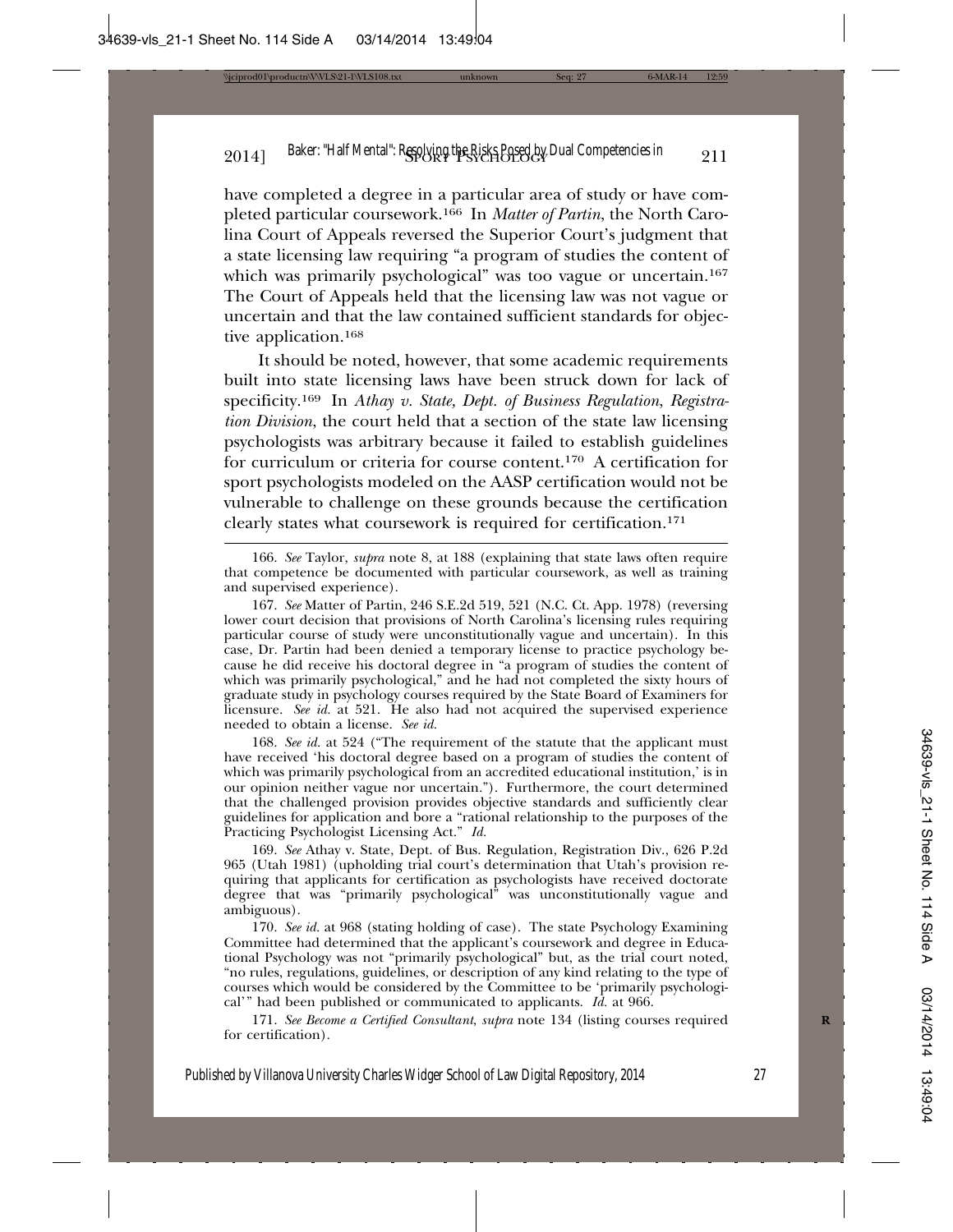# 212 JEFFREY S. MOORAD SPORTS LAW JOURNAL [Vol. 21: p. 185 *Jeffrey S. Moorad Sports Law Journal, Vol. 21, Iss. 1 [2014], Art. 8*

### 2. *"Accredited University"*

Requirements that practicing psychologists receive their degree "from an accredited university" will also typically withstand legal challenge.172 In *Brown v. State Board of Examiners of Psychologists*, the plaintiff argued that a particular provision of Georgia's licensing law for psychologists, requiring applicants to receive a doctoral degree from a college that was accredited at the time the degree was conferred, was arbitrary and capricious as applied to him. 173 The court held that the accreditation provision was not arbitrary or capricious because the provision was authorized by the licensing statute and was reasonable.174

#### 3. *Strictness Compared to Licensing*

Certification may encounter resistance from psychologists worried that certification will allow individuals without proper training to render psychotherapeutic services.175 For example, in *Pitts v. State Board of Examiners of Psychologists*, psychologists challenged Maryland's psychologist certification law because it failed to prevent incompetent individuals from practicing in the state.176 The law merely prevented uncertified persons from using the words "psychological," "psychologists," or "psychology" in their job title.177 The court held that the law was not unconstitutional; noting that so

174. *See id.* at 720 (explaining opinion of court with respect to validity of accreditation statute). The updated accreditation statute had also been in effect fifteen months prior to the plaintiff applied to take the licensing exam. *See id*.

176. *See id.* at 201 (stating that entire basis for lawsuit was fact that law provided for certification and not licensing).

177. *See id.* (stating that Maryland certification law also failed to define any of these terms).

<sup>172.</sup> *See* Brown v. State Bd. of Exam'rs of Psychologists, 378 S.E.2d 718 (Ga. Ct. App. 1989) (holding that provision of psychologist licensing law requiring that applicants receive degree from accredited college did not violate plaintiff's due process rights); *see also* In re Miller, 486 N.E.2d 217 (Ohio Ct. App. 1984) (holding that provision of psychology licensing law forbidding use of "Dr." in job title if practitioner's doctorate was acquired from unaccredited university did not violate defendant's due process rights). "Consumers should not be led to believe that a person from whom they are receiving treatment possesses a doctorate degree in psychology from an accredited institution if that is not the case. Hence, application of the board rule to appellant does not constitute a violation of [the defendant's] due process rights." *Id.* at 221.

<sup>173.</sup> *See Brown*, 378 S.E.2d at 719 (1989) (stating accreditation rule and plaintiff's argument against it). The plaintiff in this case met the requirements of the prior accreditation rule, requiring only that the college be accredited at the time that the applicant sat for the licensing exam. *See id.* (explaining terms of Georgia's previous accreditation requirement).

<sup>175.</sup> *See* Pitts v. State Bd. of Exam'rs of Psychologists, 160 A.2d 200 (Md. 1960) (holding that certification law was constitutional exercise of state's police power to protect public even though it may not have been as strict as licensing law).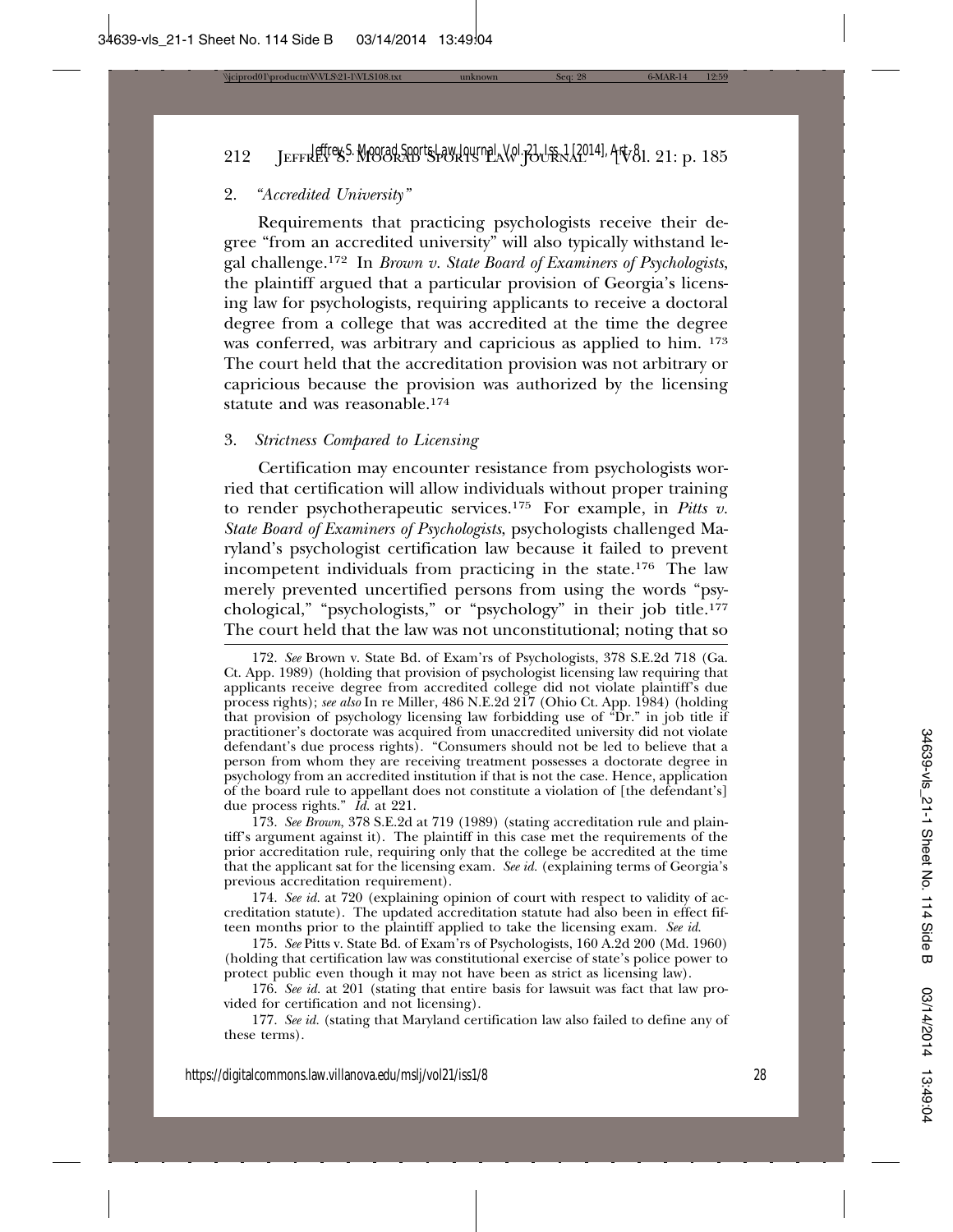long as the law was substantially related to protecting the public from unqualified psychological practitioners, the fact that the law was not as strict as it could be was no basis for invalidating the law.178

#### VI. CONCLUSION

Sport psychologists are in a position to help athletes unleash their true potential and to achieve goals they never thought possible.179 However, the absence of consensus on the skills and training that a sport psychologist should possess has allowed practitioners in two exclusive camps—sport sciences and clinical psychology—to misappropriate the title of sport psychology.180 Because applied sport psychology requires practitioners to provide both performance enhancement and performance restorative services, practitioners with competency in only one of these two services cannot ethically practice sport psychology.181 Attempting to provide performance enhancement or restorative services without the proper training can result in serious legal repercussions.182 However, the current legal remedies do little to protect clients from incompetent practice *before* it occurs.183 This is particularly concerning given the range of serious sport-specific psychological conditions from which athletes suffer, all of which require a practitioner who is competent in both sport science and psychopa-

181. For a detailed discussion explaining that applied sport psychology, properly understood, incorporates both performance enhancement and performance restorative services, and arguing that component practitioners should therefore have adequate education and training in both disciplines, see *supra* notes 40-43 **R** and accompanying text.

182. For a detailed discussion surveying legal theories under which both sport scientists and clinical psychologists may be held liable for practicing outside their areas of competence, see *supra* notes 93-130 and accompanying text.

183. For a detailed discussion arguing that current legal mechanisms for addressing practice outside areas of competence are reactionary and insufficient to adequately protect the public, see *supra* note 131 and accompanying text.

<sup>178.</sup> *See id.* ("The fact that the Legislature did not go as far as it might have done, to protect the public from incompetent practitioners, cannot invalidate a less drastic regulation, if the method chosen has a substantial relation to the evil sought to be remedied.").

<sup>179.</sup> For several examples of how services of sport psychologists have been employed to enhance performance of athletes, see *supra* note 5 and accompanying **R** text.

<sup>180.</sup> For a detailed description of how applied sport psychology has proceeded along divergent professional path, resulting in confusion over what constitutes authentic sport psychology, see *supra* notes 19-32 and accompanying text. **R**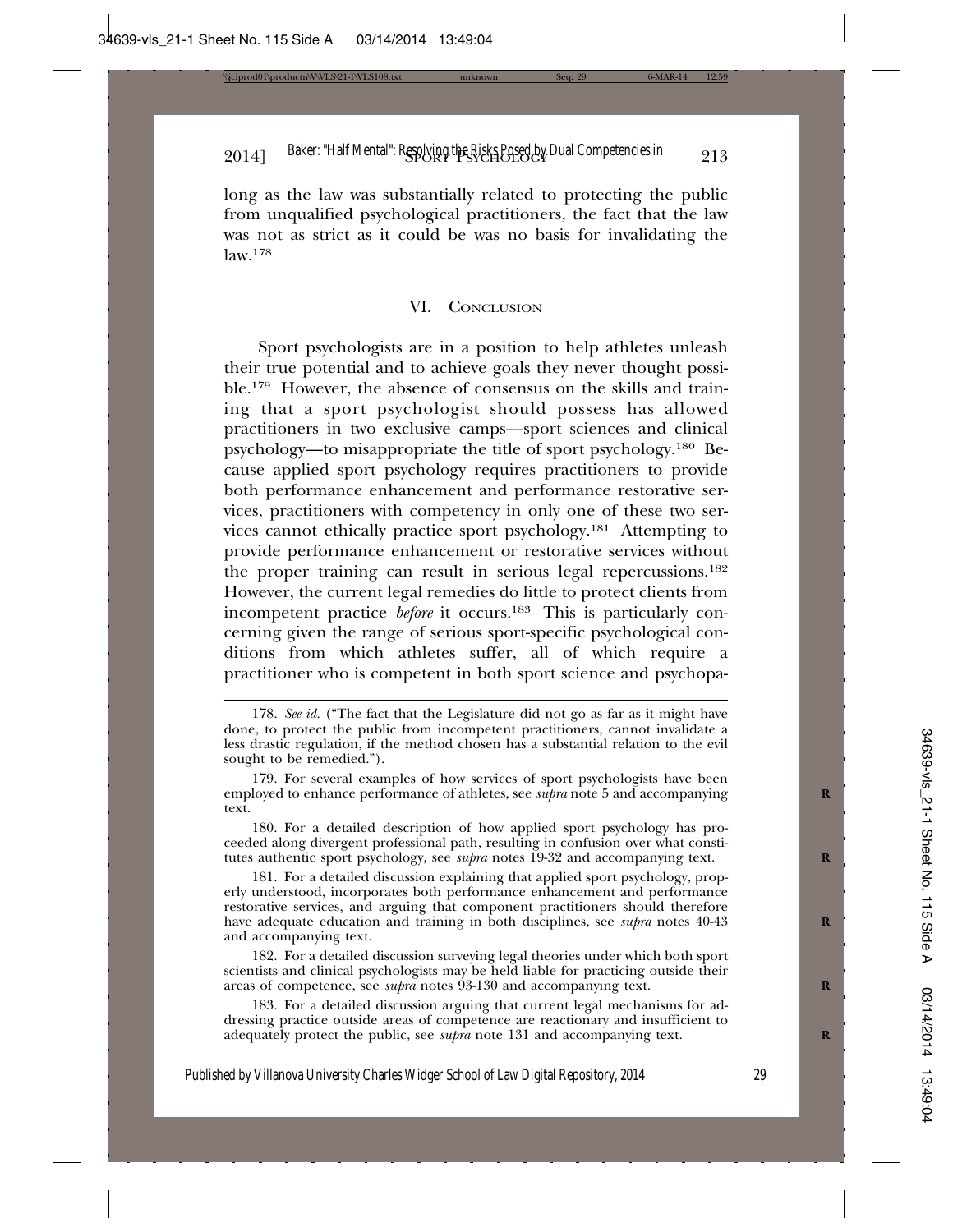thology in order to be effectively diagnosed and, if possible, treated.184

To best protect athlete clients from the risks associated with practice outside of areas of competency, states must use their police power to articulate a clear and decisive definition of applied sport psychology.185 The most effective way to achieve this is through a certification law based on the AASP's certification model for sport psychology consultants.186 A statutory certification would address the risks posed by these competing competencies by requiring minimum education requirements in both psychopathology and the sport sciences.<sup>187</sup> Only practitioners who meet these comprehensive education and training requirements would be permitted to refer to themselves as sport psychologists, thus empowering consumers to identify qualified practitioners before engaging their services.<sup>188</sup> Furthermore, the analogous case law regarding certification law supports the conclusion that a certification law modeled after the AASP certification would withstand legal challenge.189 Until states exercise their police power to codify professional standards for the practice of sport psychology, the profession will continue to be torn by disagreement at the expense of vulnerable clients.190 Certification laws will finally provide applied sport psychology with a coherent professional identity, allowing practitioners

<sup>184.</sup> For a detailed discussion of some mental illnesses common to athletes requiring specialized knowledge in both the sport sciences and psychopathology, see *supra* notes 60-72 and accompanying text.

<sup>185.</sup> *See Validity of Legislation Regulating, Licensing, or Prescribing for Certification or Psychologists, supra* note 164 (explaining that states have authority to use their police power to promulgate licensing and certification regulations for psychologists in order to protect health and welfare of the states' citizens).

<sup>186.</sup> For a detailed discussion introducing features and benefits of certification law for sport psychologists, see *supra* notes 134-152 and accompanying text. **R**

<sup>187.</sup> For a detailed discussion describing how certification law would contain comprehensive academic requirements including both performance enhancement and performance restoration, see *supra* notes 134-138 and accompanying text.

<sup>188.</sup> For a detailed discussion arguing that certification will help protect consumers by regulating use of professional title "sport psychologist," see *supra* notes 148-150 and accompanying text. **R**

<sup>189.</sup> For a detailed discussion surveying relevant case law regarding constitutionality of licensing and certification laws for psychologists and arguing that certification law based on AASP certification model would withstand legal challenge, see *supra* notes 165-178 and accompanying text.

<sup>190.</sup> *See Validity of Legislation Regulating, Licensing, or Prescribing for Certification or Psychologists, supra* note 164 (explaining that state authority to regulate practice of psychology is legitimate exercise of police power).